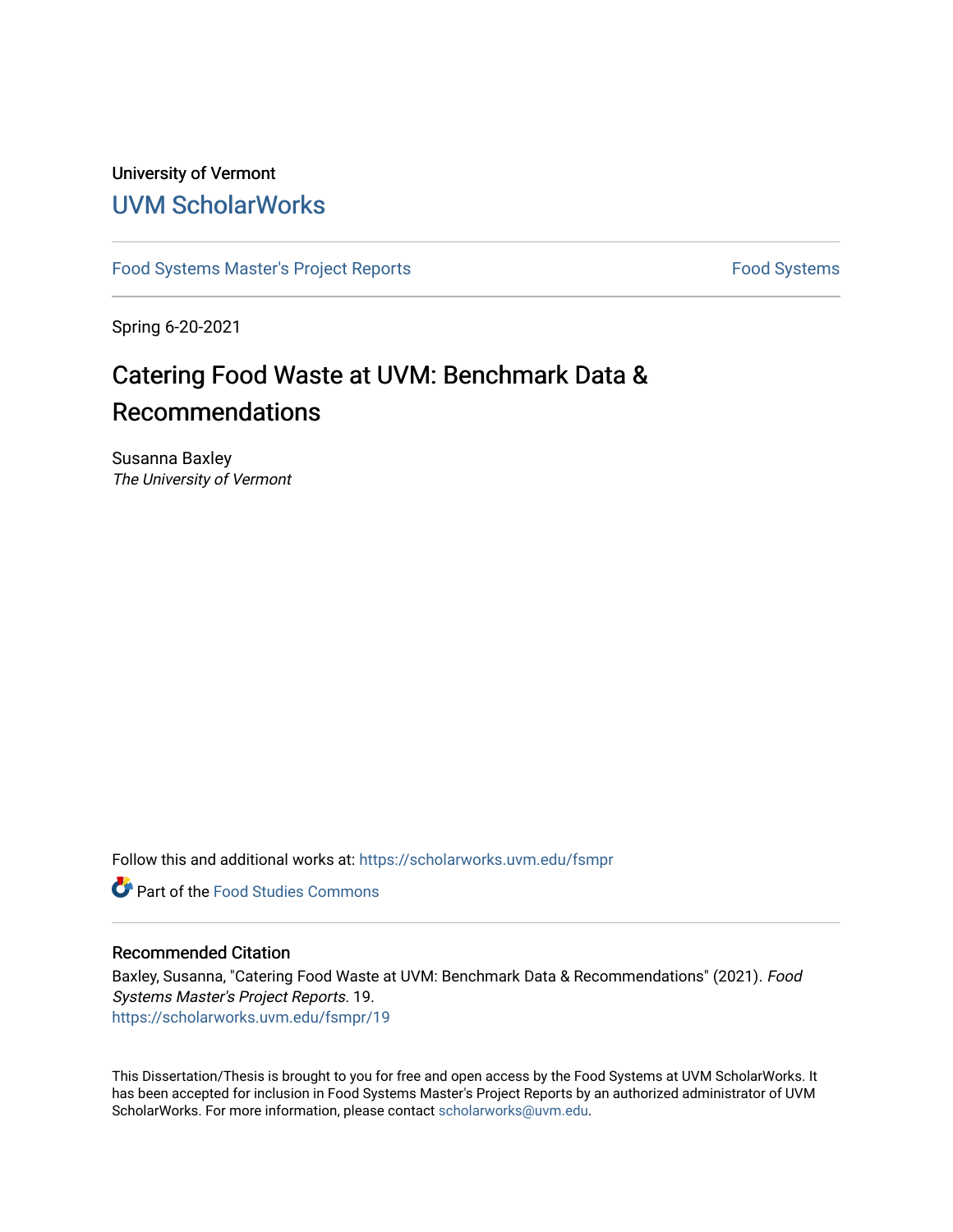**Catering Food Waste at UVM: Benchmark Data & Recommendations**

*Susanna Baxley Sodexo Food Systems Graduate Student Fellow 2019-2020*

**Introduction**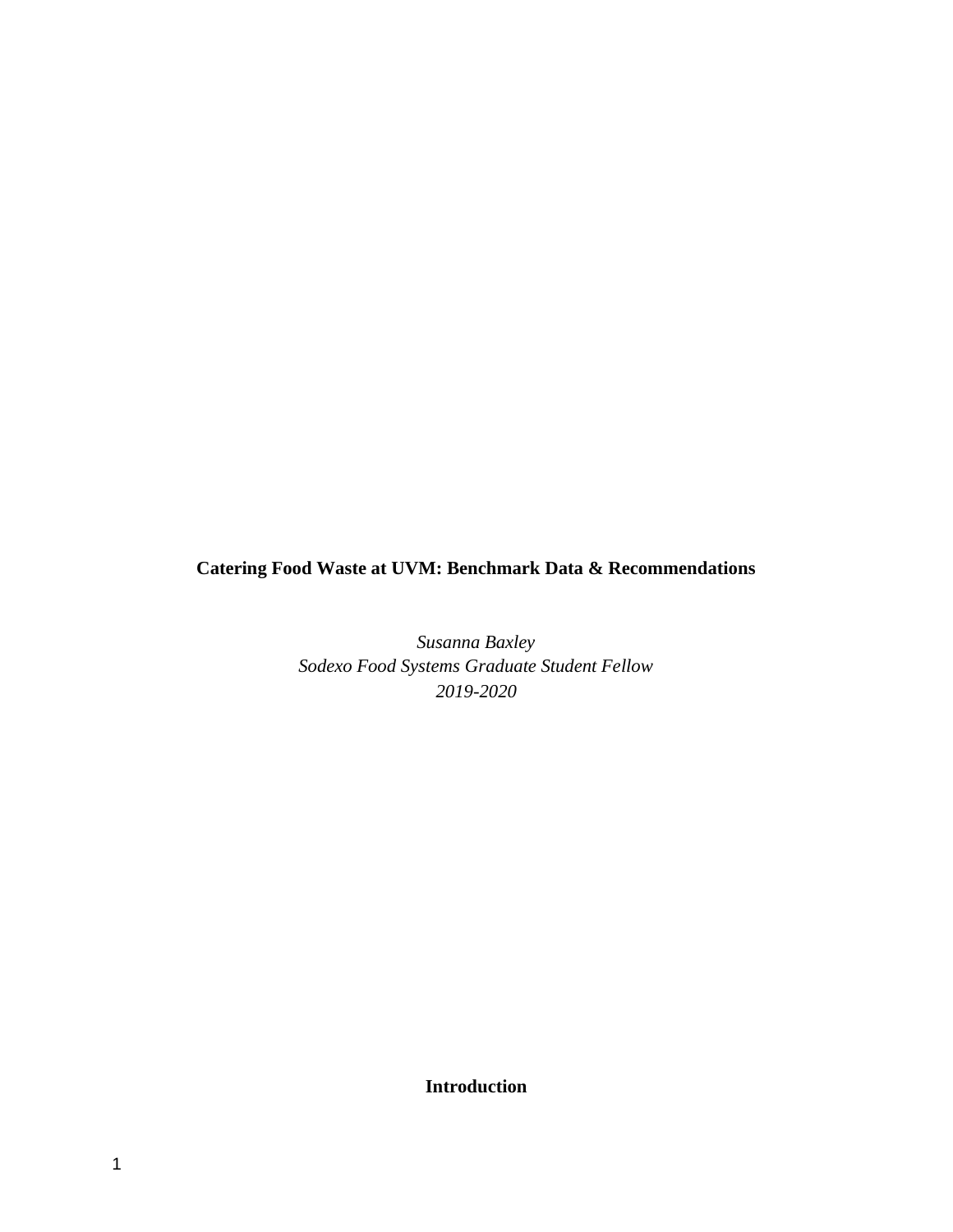Across college campuses in the United States, food insecurity and waste have become less tolerated, which has led to growth in the number of organizations that work to address the issue. UVM has been composting food scraps from the dining halls since the 1990s (personal communication, Corey Berman), a practice now required by law after the passage of Vermont's Universal Recycling Law that bans food scraps from landfills. Today, campus-wide composting collection redirects almost two tons of pre- and post-consumer food waste daily to Green Mountain Compost, a local composting facility (UVM STARS Report, 2020). UVM Dining is also committed to initiatives that redirect edible leftover food from compost to consumers through partnerships with the Student Government Association and the Food Recovery Network. Leftover food from the dining halls is donated to the Chittenden Emergency Food Shelf, totalling approximately 15,000 pounds per year (UVM STARS Report, 2020). UVM introduced "trayless dining" to reduce food waste by limiting the amount of food customers can carry. While trayless dining encourages customers to take only what they can eat, it also reduces the use of materials, water, and energy used to supply and clean trays. Additionally, UVM Dining - in partnership with EcoReps - educates students about the importance of reducing food waste with "Weigh the Waste", an annual event that measures post-consumer waste for one week in October at Redstone Unlimited.

Since 2016, UVM's Food Insecurity Working Group (FIWG) has created solutions to decrease food insecurity on campus. This group is composed of members from many on- and off-campus organizations, including UVM Dining, Student Government Association, Food Recovery Network, UVM Center for Health and Wellbeing, the Nutrition and Food Science Department, Hunger Free Vermont and the Intervale Center. In the spring and fall semesters of 2017, the FIWG conducted surveys of 4,500 UVM students (undergraduate, graduate, and medical) to determine baseline levels of food insecurity on campus. They found that between 15- 20% of students met the United States Department of Agriculture (USDA) criteria for food insecurity, with higher rates for first-generation students and those living off-campus (UVM FIWG, n.d.). Students of color and LGBTQI students were significantly more likely to be food insecure in one of the two surveys (UVM FIWG, n.d.). In 2019 the FIWG and UVM Dining piloted "Swipe out Hunger", a meal share program developed by a national non-profit. This program alleviates food insecurity by redirecting donated guest meal "swipes" to a virtual bank, accessible by students with short-term financial difficulties. In the 2019-2020 academic year, 984 swipes were donated to students in need. In the spring of 2020, UVM's Student Government Association and the Graduate Senate opened Rally Cat's Cupboard, a "low barrier, on-campus food pantry with the mission to alleviate food insecurity among UVM graduate and undergraduate students by supplying them with healthy emergency food" (Rally Cat's Cupboard Facebook Group).Through these programs and initiatives, UVM and UVM Dining have partnered to address both issues of food waste and food insecurity on campus.

UVM Dining's catering team has also reduced food waste. Catering staff are trained to offer smaller portion sizes more frequently, so food that remains unserved can be repurposed. For example, large salads are split into two bowls, with the second offered only when the first is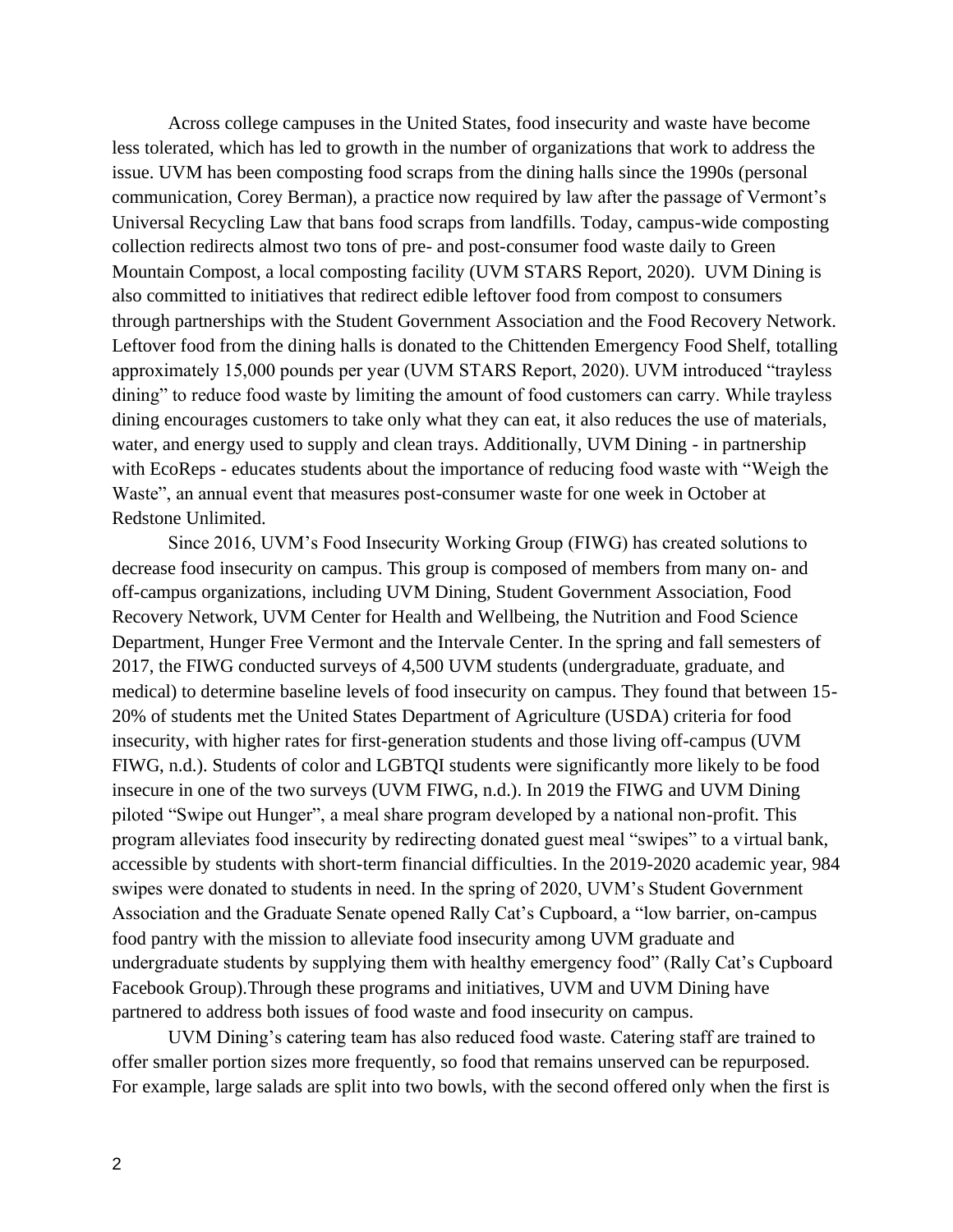empty or requested by the client. Staff is also taught to refill a tray that is partially empty rather than providing a full replacement tray so that food remaining on the second tray can be repurposed. Chefs also prepare catering food with food waste reduction in mind. For example, chicken is cooked the day of the event rather than the day before, which allows it to be repurposed with maximum shelf life, if not consumed.

Building on these existing efforts, UVM Dining is in the process of developing guidelines to redirect waste by first examining the extent to which food waste is generated in event spaces. Catered events happen every day for meetings, celebrations, presentations, and conferences. Food is offered buffet style, pre-packaged or plated at these events, with attendees grazing over the course of one to several hours. Due to many factors, such as attendance, preference, ordering systems and allergens, there may be leftovers. The structure of catering orders, which asks clients to order food for a specific number of *people* rather than a specific number of *portions*, requires flexibility. This ordering strategy obliges UVM Dining to use their knowledge as service providers to estimate the amount of food needed for an event, ensuring that clients are satisfied. However, this may also lead to more food being offered than consumed.

In 2012, Vermont was the first state to legislatively adopt a food recovery hierarchy for prioritization of food waste as part of the Universal Recycling Law, based on a heircary developed by the Environmental Protection Agency (EPA).This model rates the preferred routes for redirecting food waste, with landfill/incineration at the bottom and source reduction at the top

(see Figure 1). It has been referenced by both UVM and UVM Dining, who manage organic waste. For example, cooking oil used in food preparation is repurposed as biodiesel. In the interest of redirecting leftover catering food to more preferred levels in the hierarchy, UVM Dining employed a graduate fellow to 1) gather data on the magnitude of waste produced at catered events in one location, and 2) provide recommendations on how to best address catering food waste.

#### **Methods**

This project focuses solely on catered events served on-site at the campus student center, the Dudley H. Davis Center. From



Figure 1. Food Recovery Hierarchy, EPA

September 2019 through March 2020 there were 1,424 catered events across the UVM campus,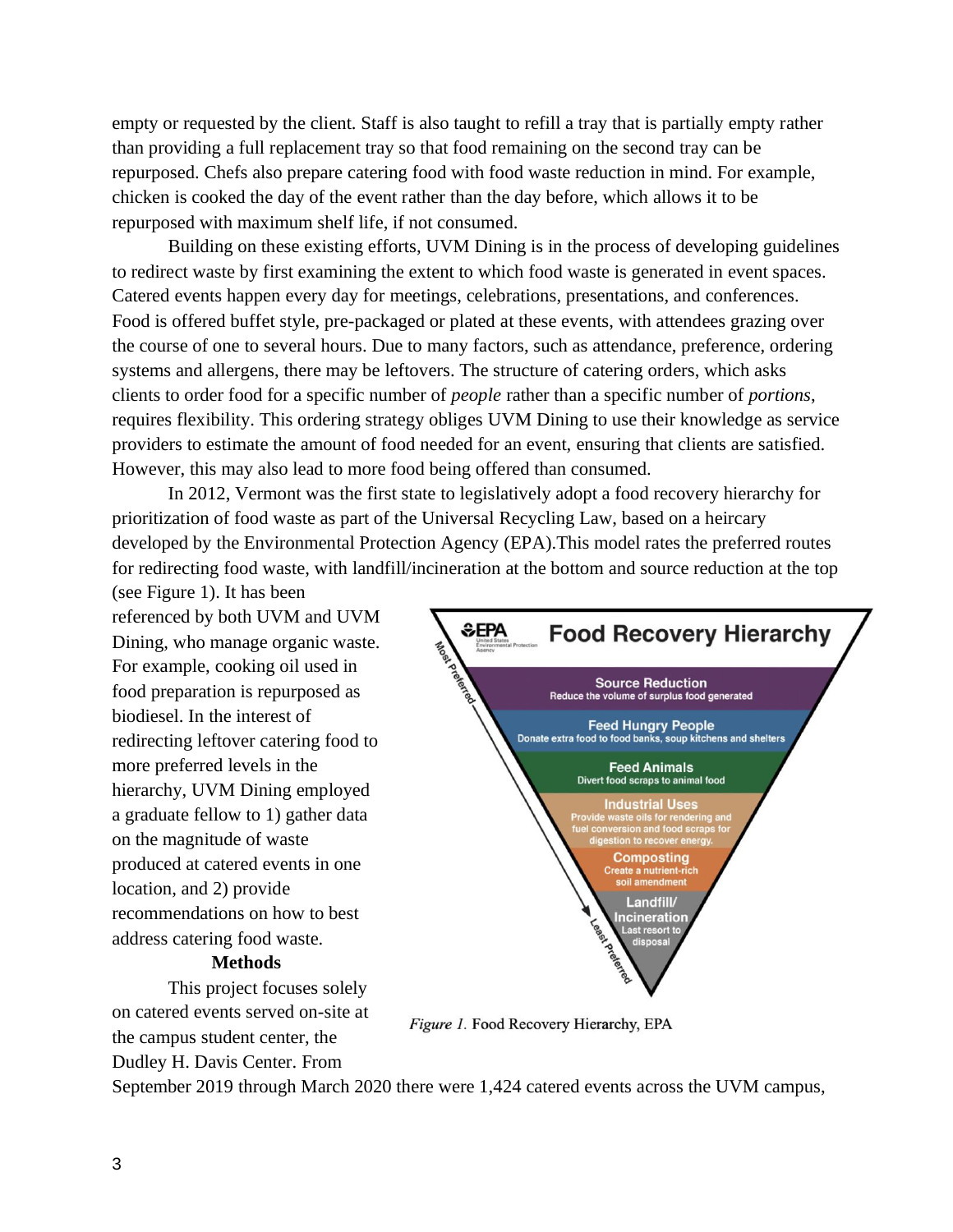with the Davis Center hosting 378 of those events (27%). Davis Center catering events are served out of a  $4<sup>th</sup>$  floor catering kitchen with an elevator that connects directly to the  $2<sup>nd</sup>$  floor main kitchen. Meal components can be stored in portable refrigeration and heating units within food safe temperature ranges. These items can safely be returned to the  $2<sup>nd</sup>$  floor main kitchen if left unserved. Data collection was confined to the Davis Center due to the 10 hr/week time constraint of the graduate student. This project is the first step in developing a baseline understanding of the volume of catering waste produced, with the possibility of further data collection at additional locations in the future.

During the 2019-2020 school year, we planned to measure food waste for three weeks in both the fall and spring semesters. The weeks were chosen based on graduate student availability, school schedule and calendar events. Avoiding school breaks and special weeks, such as homecoming, we gathered data from a variety of catered events, from small groups to large presentations, from hor d'oeuvres to buffets and from breakfast to dinner meals. Events were chosen based on auditor schedules and event type (no plated meals) in order to ensure universality, with a final sampling from five of each meal type: breakfast, lunch, appetizers, and dinner. Due to COVID-19, however, the number of audits we were able to conduct was 15 (see Table 1). Only one dinner event was collected, as there were few dinner events scheduled during the weeks that we selected to audit; more often, these instead were informal gatherings with appetizers.

| <b>Meal Type</b>        | <b>Breakfast</b> | Lunch | <b>Dinner</b> | <b>Appetizers</b> |
|-------------------------|------------------|-------|---------------|-------------------|
| <b>Number of Audits</b> |                  |       |               |                   |

Table 1. *Number of Meals Audited by Type*

*Note:* N=15

The total number of catered events on the UVM campus from September-December 2019 was 915. Of those, 248 were located in the Davis Center (27%). The total number of catered events on the UVM campus for January-March 9 was 509, with 130 (26%) located in the Davis Center (see Figure 2). We captured 3% of catered events in the fall and 5% in the spring, for a total of 4% across both semesters. With these numbers in mind, the data we collected is meant to be a benchmark, giving stakeholders a preliminary understanding of the extent of catering food waste on UVM's campus.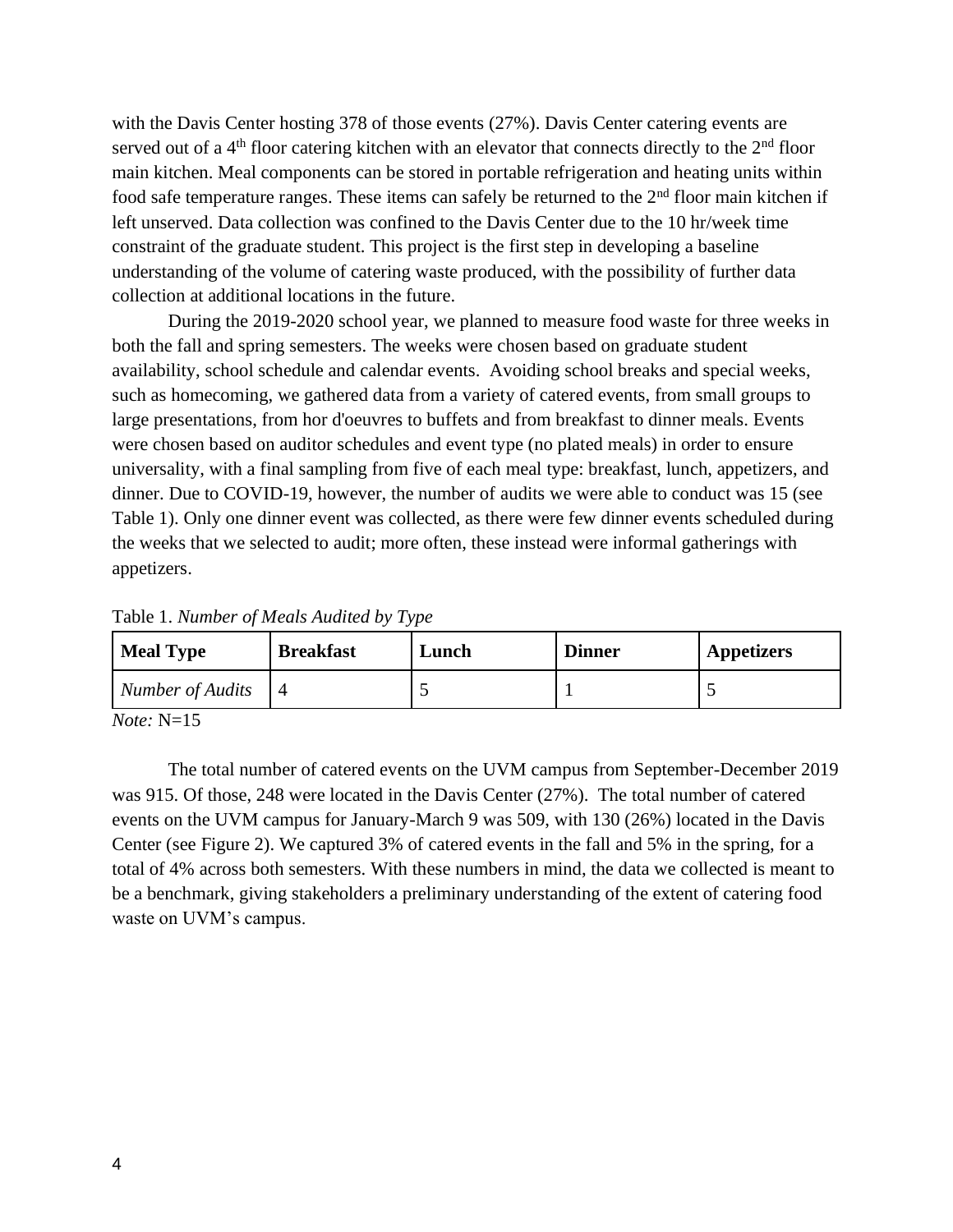

## **Number of Catered Events on UVM Campus**

Created with Datawrapper

*Figure 2.* Total number of catered events on UVM Campus compared to number of catered events within the Davis Center. N=1,424

In order to obtain percentages for catering food waste, we weighed food over the duration of an event, a total of four times. First, food was weighed in its container (e.g. hotel pan, platter) as it arrived to the 4<sup>th</sup> floor catering kitchen. Second, food was weighed as it returned from the catered event. Third, food was weighed after staff were allowed to have leftovers. Finally, after any remaining food was placed in the compost, each container was weighed empty. All weights were made on the same scale, in the same location in the staging kitchen. The four weights were taken as follows:

- 1. *Initial weight*: food arrives into the staging kitchen and is weighed
- 2. *Weight after client consumption:* food returns from event and is weighed
- 3. *Weight after staff consumption:* staff is allowed to eat, and the remainder is weighed
- 4. *Weight of container:* remaining food is composted and containers are weighed, empty

Data was entered into a spreadsheet where formulas were utilized to adjust values for weight of the container. Table 2 provides information about the mathematics performed to obtain the final measurements used in analysis.

| <b>Calculation performed</b>                                              | <b>Final measurement obtained by</b><br>calculation |
|---------------------------------------------------------------------------|-----------------------------------------------------|
| Initial weight - weight of tray $=$                                       | Weight of food from kitchen                         |
| Initial weight - weight after client consumption $=$                      | Weight of food <i>consumed by client</i>            |
| Weight after client consumption - weight after staff  <br>$consumption =$ | Weight of food <i>consumed by staff</i>             |
| Weight after staff consumption - weight of container $=  $                | Weight of food <i>composted</i>                     |

Table 2. *Description of Calculations for Catered Food*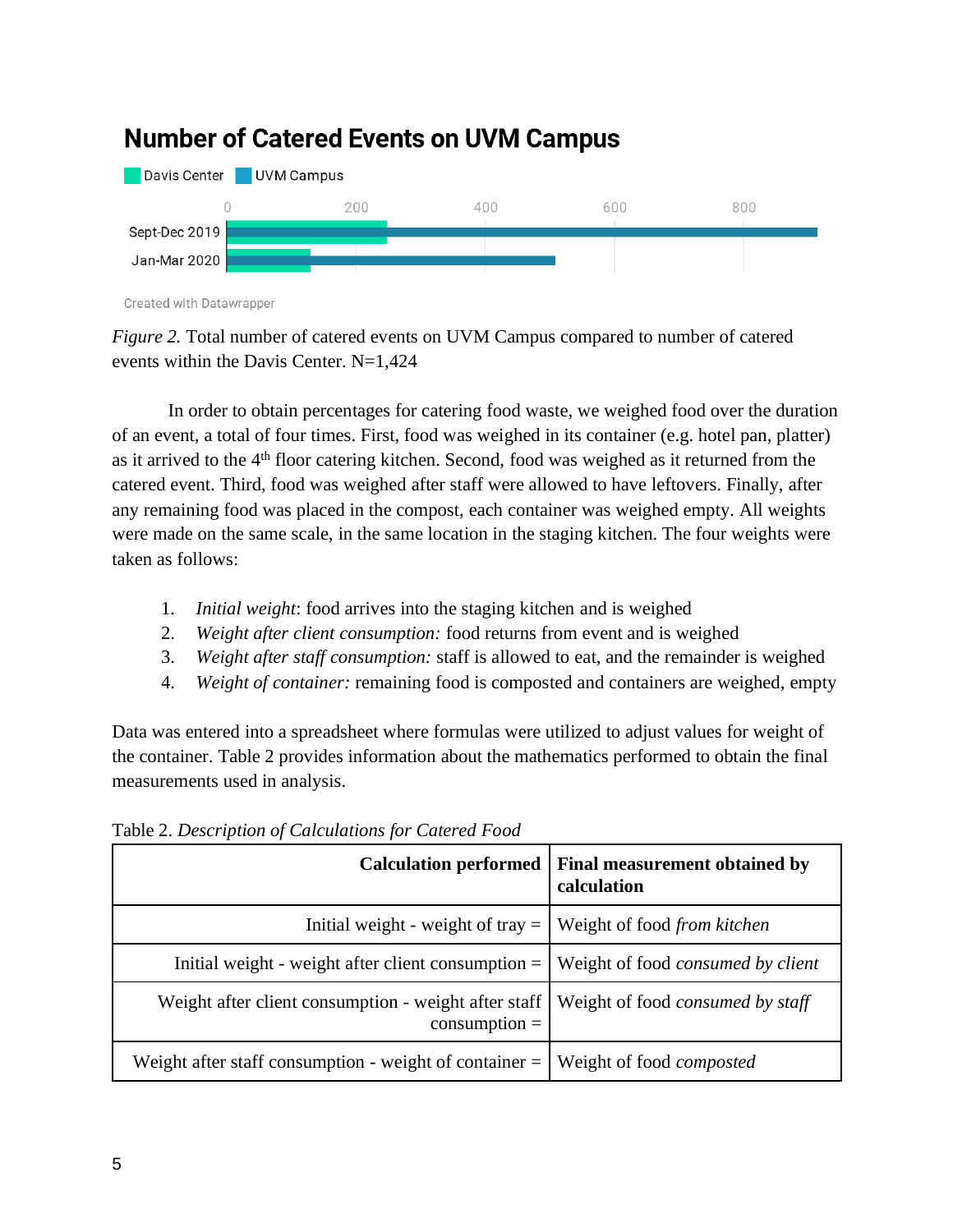Food that was not served to the client and remained covered and temperature controlled in the kitchen was returned to the  $2<sup>nd</sup>$  floor main kitchen for later use (e.g. cheese platter, bagels, salsa). Thus, food prepared for catered events could end up in one of the four categories at the conclusion of the event: 1) consumed by the client, 2) consumed by catering staff, 3) returned to the 2nd floor main kitchen, or 4) composted. Percentages were calculated by dividing the weight of the food in each of these categories with the initial weight of food provided. For these calculations, adjusted weights were used (see Appendix A).

In order to ascertain the percentage of food consumed, composted, or repurposed, percentages were calculated for each food item offered, as well as for each meal overall. Figure 3 provides an example of a catered appetizers event featuring cookies, hummus, chips, and salsa.

### **Example of Meal Audit: Percentage to Final Destinations**



Created with Datawrapper



All food items offered in a meal were weighed including dips and sauces, which, if unused, can be offered at other meals; however, salad dressings were not captured. Uneaten food from the client's plates that was composted was not captured, due to the understanding that this food would not be able to be redirected to other humans for consumption. Examples of foods weighed include: fruit platters, scones, chicken tenders, broccoli rabe tarts, sheet cake, sandwiches, pasta salad, french toast, bacon, broccoli cheddar quiche, yogurt, meat and cheese platters, spinach artichoke dip, pita chips, crab cakes, mae ploy sauce, sweet chili sauce, baked cod, lemon basil chicken, pasta sauce, and salad.

#### **Results**

Across all the events, 17% of catered food was composted, 61% was consumed by the client, 9% was eaten by catering staff and 13% was taken back to the 2nd floor main kitchen for re-utilization (See Figure 4).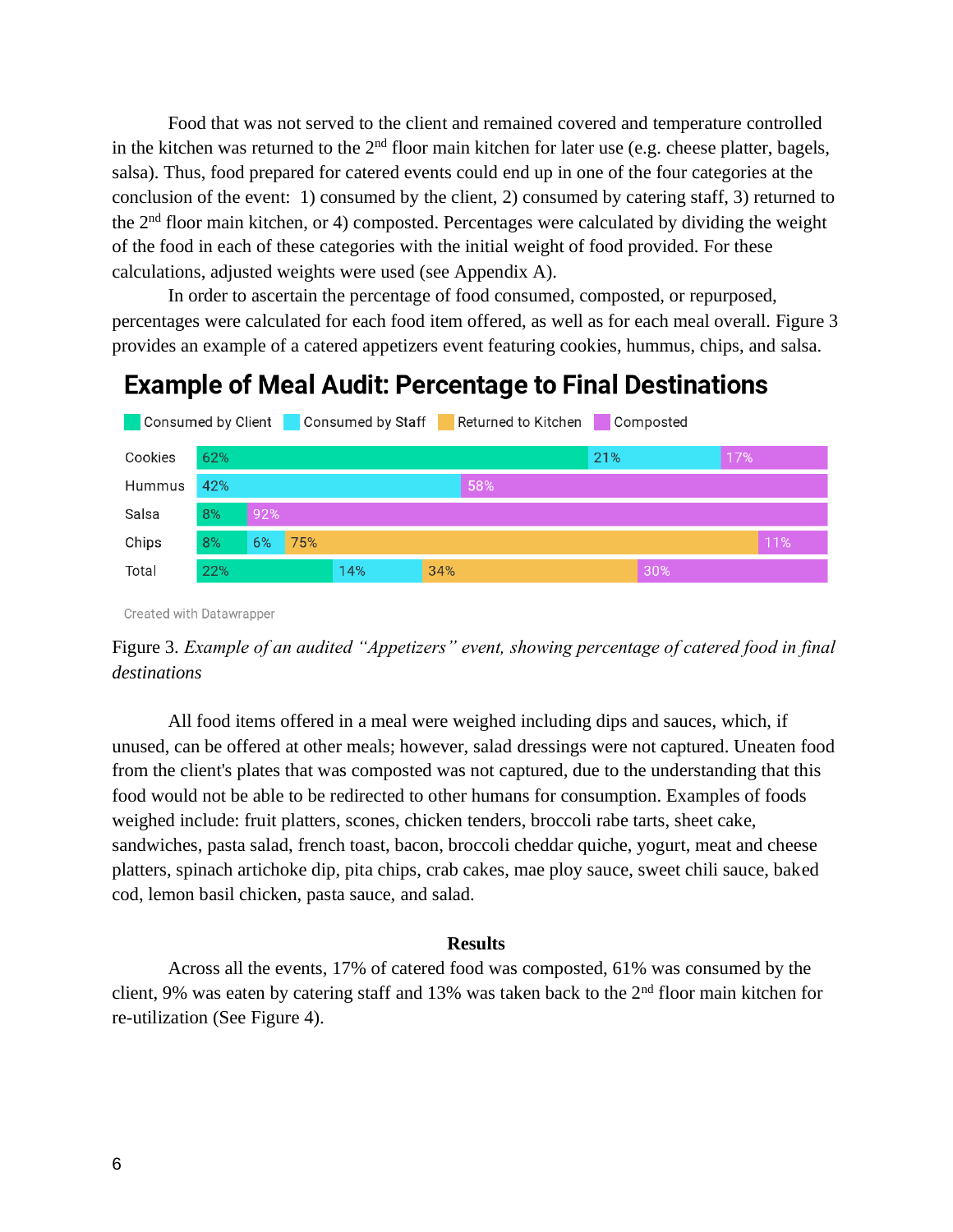

Created with Datawrapper

Figure 4. *Percentage of catered food to final destinations, averaged across all audited catering events*

The amount of catering food that ended up in the four final destinations varied by meal. Figure 5 shows the average percent of catered food that ended up in each destination, organized by meal type. On average, the one dinner measured produced the most compost (37%) and appetizers the least (10%). However, only one dinner event was audited due to COVID-19 restrictions, limiting this result.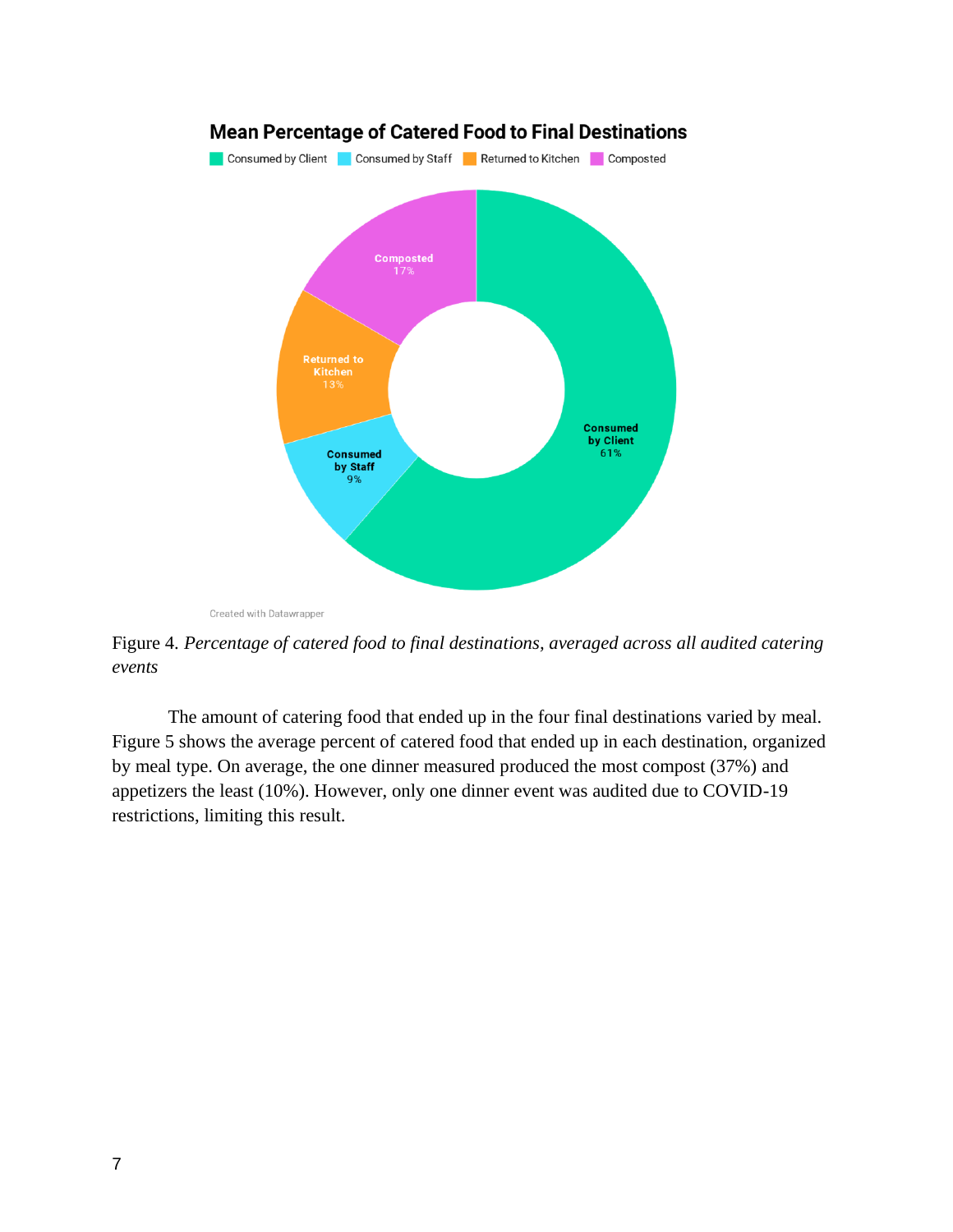

## Percentage of Catered Food to Final Destinations by Meal Type

Figure 5. *Average percentages of food to each destination by meal*

Figures 6-9 show percentages for all audited events, divided by meal type: breakfast, lunch, dinner, and appetizers.

## **Percentage to Final Destinations: Breakfast Audits**

|                       | Nov <sub>1</sub> | Jan 28 | Jan 29 | Feb 13 |
|-----------------------|------------------|--------|--------|--------|
| Consumed by Client 23 |                  | 58     | 62     | 67     |
| Consumed by Staff 5   |                  | 25     | b      | -8     |
| Returned to Kitchen   | -64              |        | U      |        |
| Composted             | -9               | 17     | 32     | 25     |

Created with Datawrapper

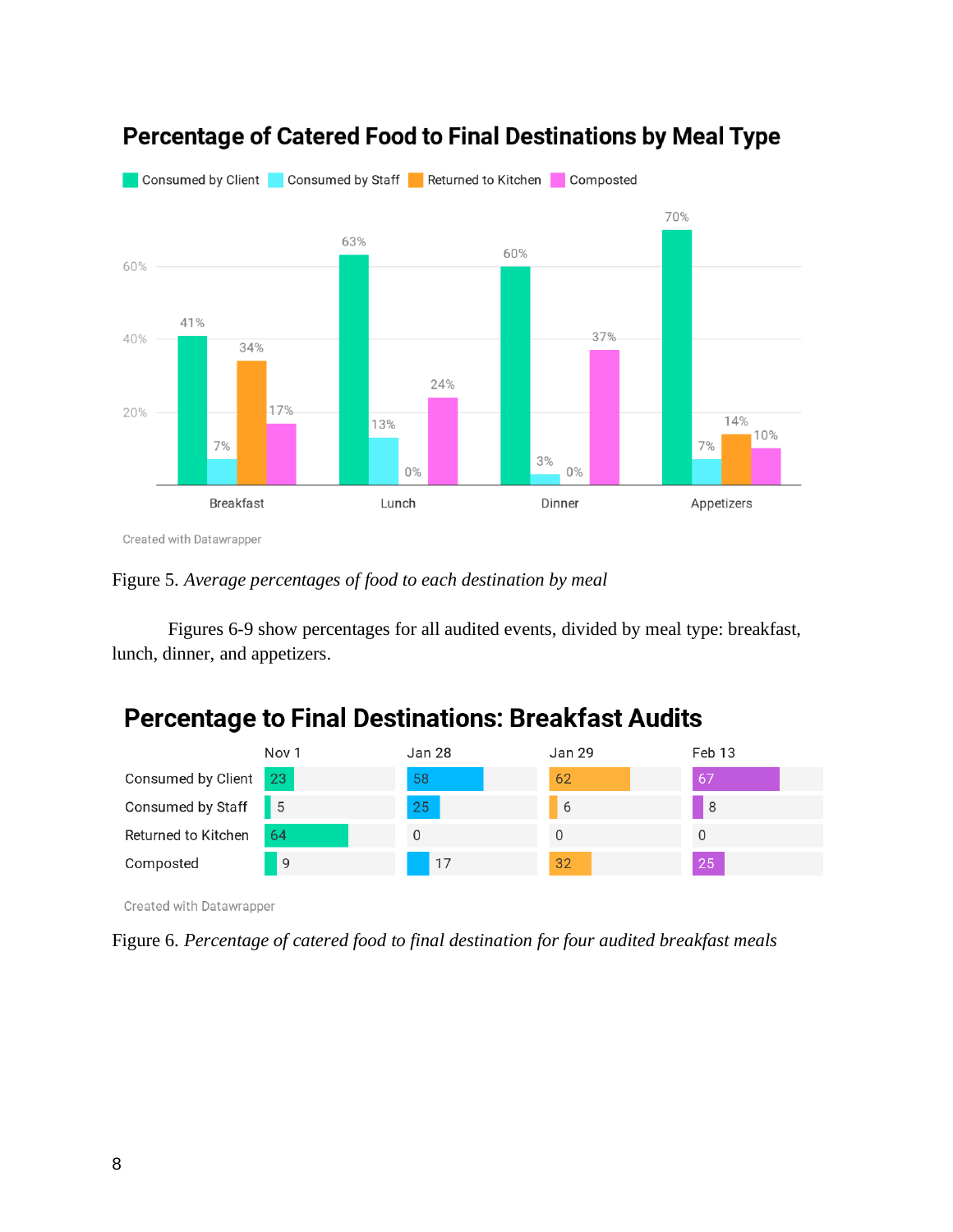

### **Percentage to Final Destinations: Lunch Audits**

Created with Datawrapper

Figure 7. *Percentage of catered food to final destination for five audited lunch meals*

## **Percentage to Final Destinations: Dinner Audit**



Created with Datawrapper

Figure 8. *Percentage of catered food to final destination for audited dinner meal*

# **Percentage to Final Destinations: Appetizer Audits**

|                       | <b>Nov 11</b> | <b>Nov 15</b>  | Jan 27 | Feb 11   | Feb 13 |
|-----------------------|---------------|----------------|--------|----------|--------|
| Consumed by Client 37 |               | 83             | 73     | 62       | 22     |
| Consumed by Staff     | 30            | 5              | 2      | 21       | 14     |
| Returned to Kitchen   | - 0           | $\overline{2}$ | 20     | $\Omega$ | 34     |
| Composted             | 33            | 11             | 5      | 17       | 30     |

Created with Datawrapper

### **Consumed by Client**

Across all audited meals clients consumed an average of 61% of catered food. This reflects the percentage of food consumed out of all food prepared for the event, even if that food was not placed out for consumption (ie. extra trays that were not needed). The range of consumption by client across all meals was 22%-83%. Figure 10 shows the range of food consumed by the client divided by meal type.

Figure 9. *Percentage of catered food to final destination for five audited appetizer meals*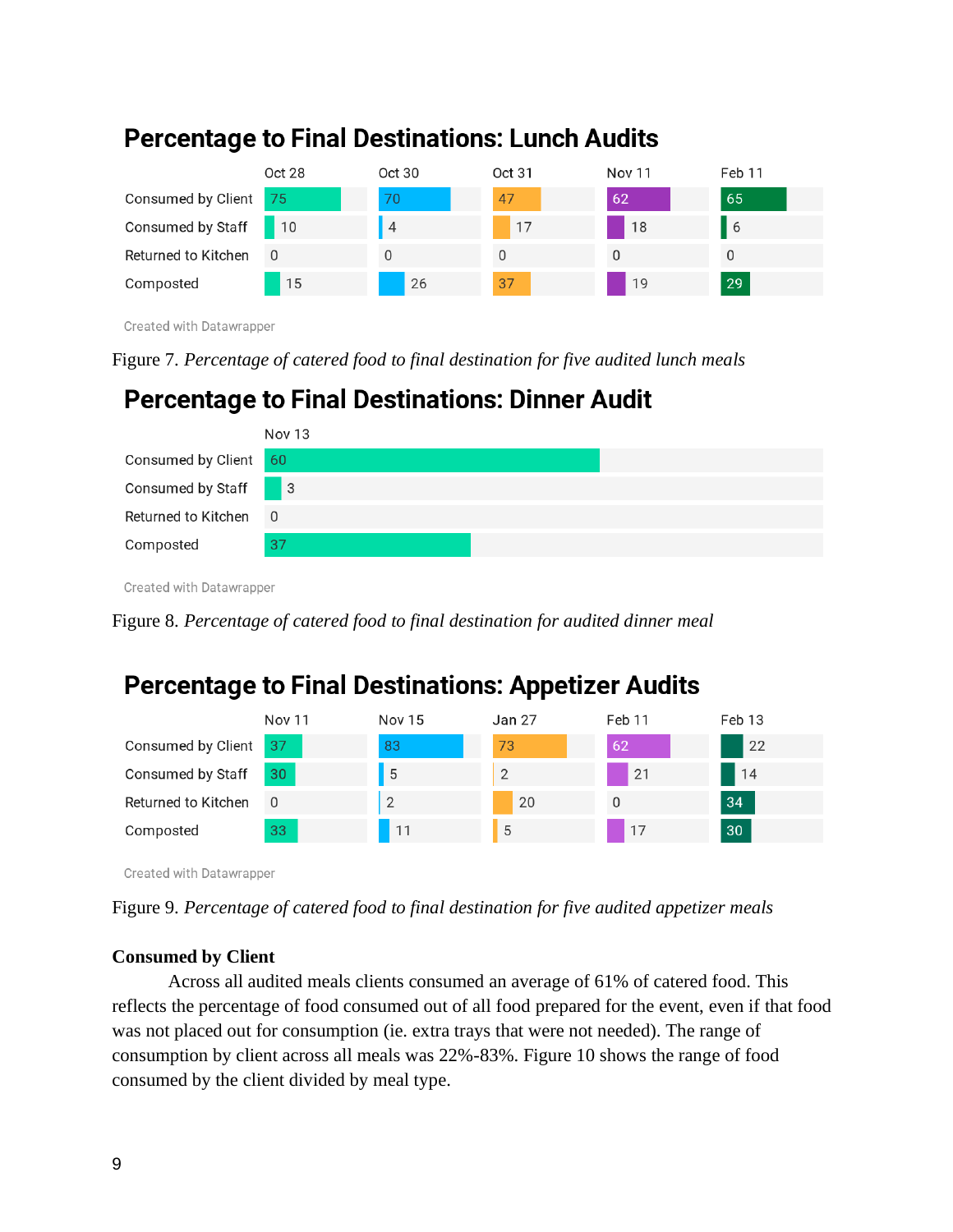

### **Percentage of Catered Food Consumed by Client**

Created with Datawrapper

Figure 10. *Range (in percent) of catered food consumed by the client by meal type. The green dots represent the meal with the lowest percentage of food consumed by the client; the blue dots represent the meal with the highest percentage of food consumed by the client. Averages per meal type are given in Figure 5.*

### **Consumed by Staff**

Across all audited meals staff consumed an average of 9% of catered food. This reflects the percentage of catered food that staff consumed out of the total food prepared for the event, not the amount of food left over after serving the client. The range across all meal types was 2%- 30%. Figure 11 shows the range of food consumed by staff members divided by meal type.

## **Percentage of Catered Food Consumed by Staff**



Created with Datawrapper

Figure 11. *Range (in percent) of catered food consumed by staff by meal type. The orange dots represent the meal with the lowest percentage of food consumed by staff; the purple dots represent the meal with the highest percentage of food consumed by staff. Averages per meal type are given in Figure 5.*

### **Returned to 2nd Floor Main Kitchen**

Across all audited meals, 13% of catered food was returned to the 2<sup>nd</sup> floor main kitchen for repurposing. The range across all meal types was 0-64%; 73% of audited meals had no food returned to the kitchen. Figure 12 shows the range of catered food that was returned to the 2<sup>nd</sup> floor main kitchen, divided by meal type.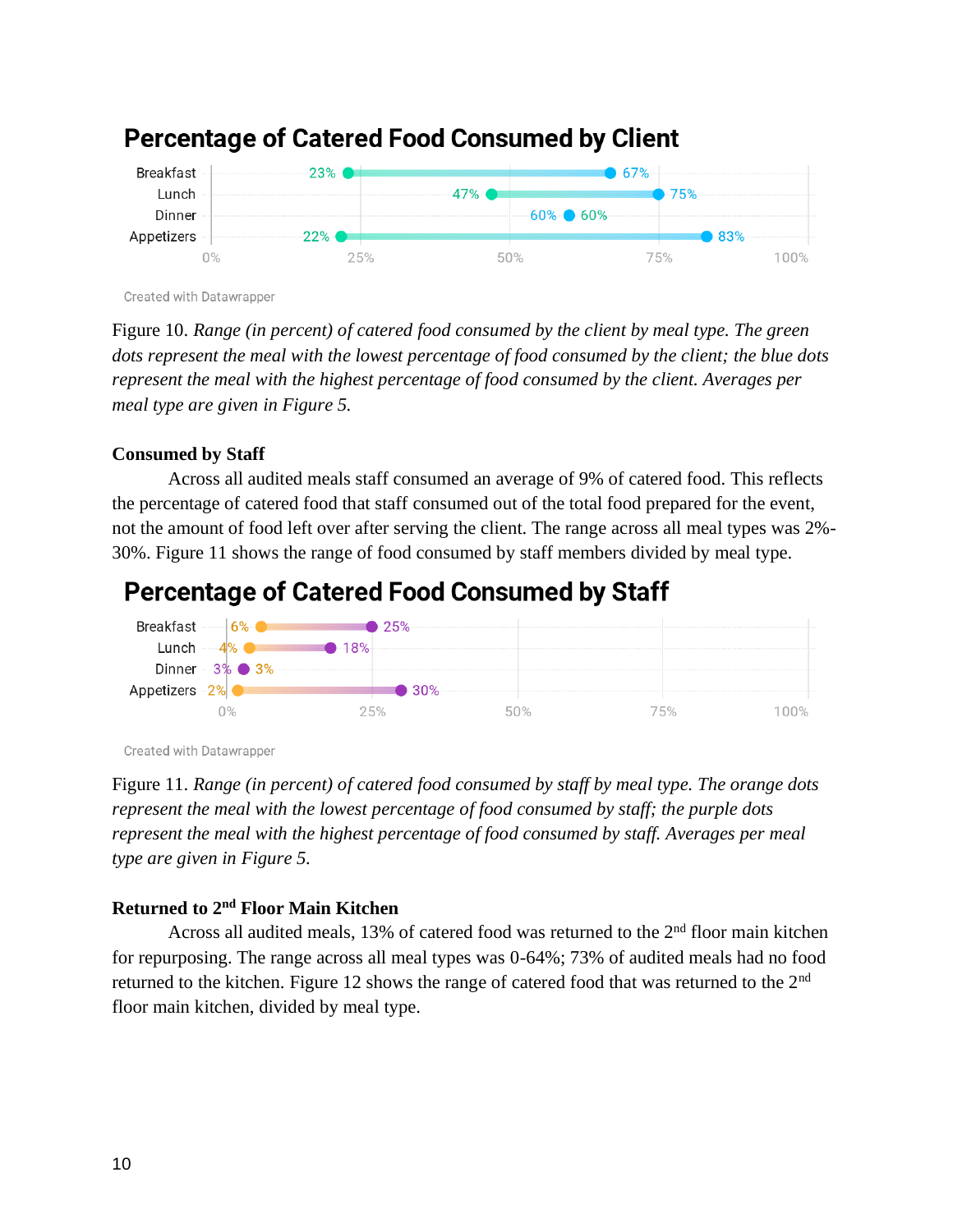

### **Percentage of Catered Food Returned to Kitchen**

Created with Datawrapper

Figure 12. *Range (in percent) of catered food returned to the 2nd floor main kitchen for reutilization. The green dots represent the meal with the lowest percentage of food returned to the kitchen; the blue dots represent the meal with the highest percentage of food returned to the kitchen. Averages per meal type are given in Figure 5.*

#### **Composted**

Across all audited meals 17% of catered food was composted. This reflects the percentage that was composted out of the total food prepared for the event. The range across all meal types was 5-37%. Figure 13 shows the range of food composted, divided by meal type.

### **Percentage of Catered Food Composted**



Created with Datawrapper

Figure 13. *Range (in percent) of catered food composted. The blue dots represent the meal with the lowest percentage of food to compost; the orange dots represent the meal with the highest percentage of food to compost. Averages per meal type are given in Figure 5.*

### **Discussion & Recommendations to UVM & UVM Dining**

Overall, 17% of catered food was composted. While not all composted food would constitute a meal (for example, sweet and sour sauce), these numbers do indicate an opportunity for the University to reroute a healthy percentage of catering food waste from the compost stream. Sandwiches tended to end up in the compost. One suggestion would be the implementation of a sandwich bar, allowing clients to customize a sandwich to their liking and allowing untouched food to return to the main kitchen for reuse. Pepperoni on the meat and cheese platter was also often composted. While providing a nice visual balance, the chefs may want to consider lowering the proportion of pepperoni on trays.

On average, clients consumed 61% of the food ordered, with a range of 22% to 83%. Difficulty predicting the number of individuals that will attend an event can lead to surplus of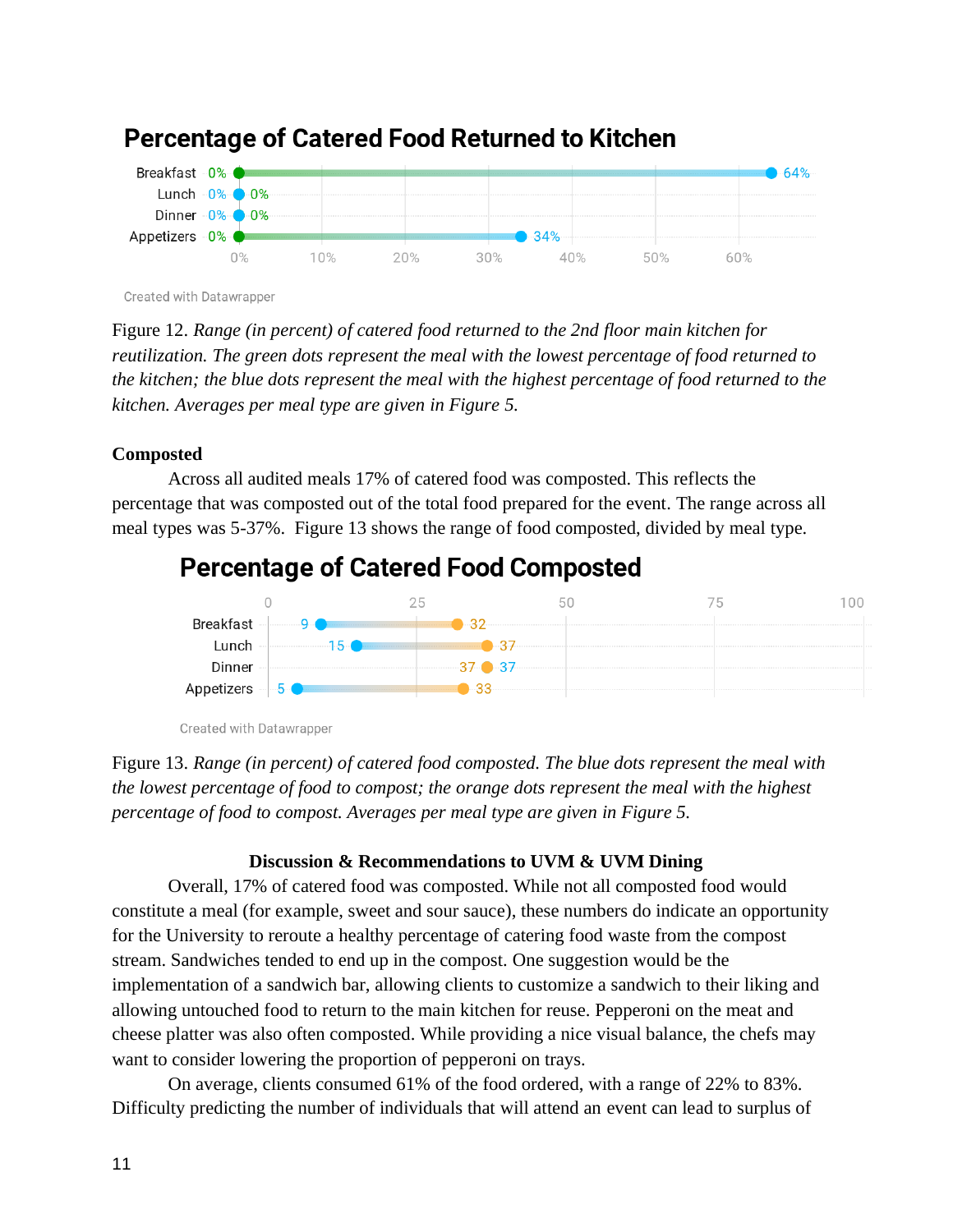food left over, particularly in light of societal norms that tend toward expectations of abundance. There exists an opportunity to assist clients in understanding the trends of food consumption and event attendance. Changes could also be made in the way food is ordered so that clients are guided toward making more waste-conscious choices.

#### **Catering Food Waste Redistribution**

The following routes have been considered as alternatives to composting catered food waste: 1) client assumes responsibility for food following the event, 2) food is packaged for a food bank, 3) food is offered to UVM students for immediate consumption.

Currently, clients are not explicitly able to take leftover catering food home due to food safety concerns. One option to redirect leftover catering food is to allow clients and their attendees to take leftover catered food home with them. The client may need to sign a waiver indicating their assumption of liability for illness related to improper temperature management of food. A system would need to be established for packaging leftover catering food for clients, particularly since the food takes a variety of forms - salads, soups, sandwiches, sauces, hot meals, etc. Clients may not have interest in taking leftover foods home with them, leaving it to be composted. This option would not negatively impact the volume of catering food composted, but it may not meet the goal of moving up the food recovery hierarchy.

The second option considered for re-distributing catering food waste from compost to human consumption was packaging leftover food for food banks. UVM already donates food from on-campus dining areas to Feeding Chittenden. Several other universities have programs that re-package extra food from dining halls to distribute to community members in need, although none explicitly spoke of leftover catering food. While this option addresses food insecurity, there are several hurdles to this being the top option. First, food safety regulations require food to be consumed within 4 hours of presentation or be properly cooled, with appropriate HACCP documentation. Second, packaging materials and labor would need to be factored into the cost of catering. Finally, a system for moving leftover foods from the event location to the donation location would need to be streamlined, particularly given the fact that catered events happen throughout the day, every day of the week. This may require a designated person to manage food bank donation full-time.

A final option for redirection of leftover catering food would be to provide that food to students on campus for immediate consumption. The benefits of redirecting catering food waste to students on campus would be 1) reducing compost volume, 2) providing free meals to students, 3) assisting food insecure students in accessing food, and 4) raising awareness among students about the issue of food waste. This system would need to consider food safety, communication platforms, pick up logistics, staffing and packaging. Currently, Sodexo has a draft program outline that reads: "Surplus perishable food from a catered event will be available for 30 minutes after the scheduled end of an event, if the entire 30-minute period remains within the 4-hour window to ensure that food is wholesome and safe" (see Appendix C). As it stands,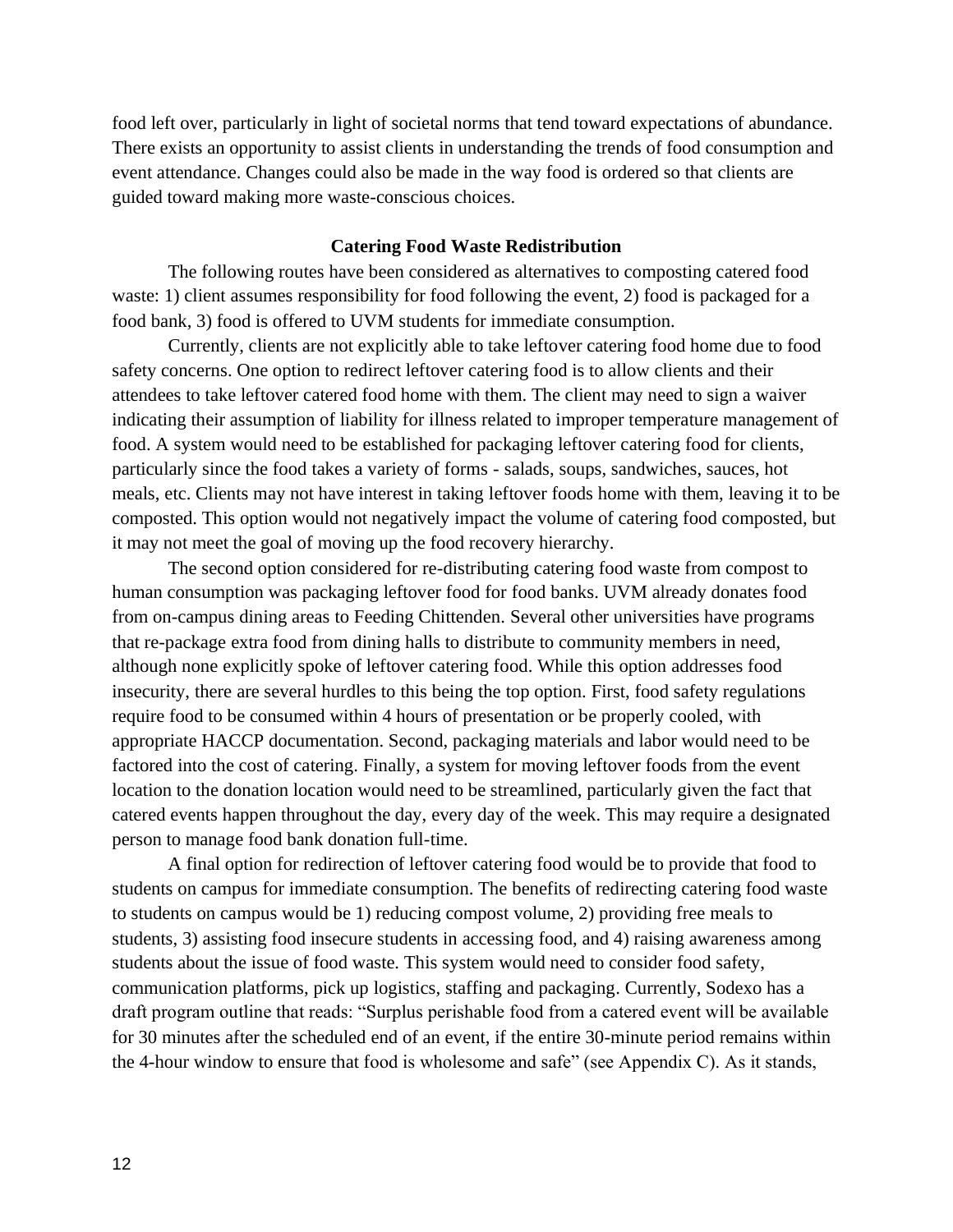this policy requires the client to assume responsibility for food safety in order to donate to students following an event.

Several universities across the US have programs that alert students to the availability of leftover food from campus events. These universities were researched by the 2018 Sodexo Fellow Caroline Aubry, whose findings are available in Appendix D. Johns Hopkins University has a "Free Food Alert" system, in which event facilitators utilize a website to send alerts to subscribed students about food available at the conclusion of catered events. Students are given 15-20 minutes to arrive at the event to pick up food. The alert includes information about where the event is located, how much food is available, and at what time it will be removed. Students are able to indicate their intention to pick up food with a "thumbs up" or "thumbs down", so that all alert recipients are able to gauge the number of students responding. This useful metric would allow students to decide if, in the time it takes to reach the event location, there would be enough food remaining to make the trip worth it. Cal State at Fullerton uses an app called "Titan Bites" developed by multiple university organizations including Campus Dining Services, Student Life and Leadership, and Information Technology. Students sign up for the app through their portal and are sent notifications about available food leftover after events. Notifications can be sent by catering staff, campus dining facilities, and some student organizations. Finally, University of Oregon's "Leftover Textover" program sends text messages to students when there is leftover food available on campus, including a location link on the university campus map that students can follow.

#### **Recommendations for Catering Food Waste Redistribution**

Based on the data, observations, and research, the following is recommended as next steps:

#### Short-term

- Share project data and findings with stakeholders, including UVM Dining, Food Insecurity Working Group and UVM's Department of Student Affairs.
- Form a Food Waste sub-group within Food Insecurity to determine and execute next steps in reducing/re-distributing catering food waste on campus
- Survey students on campus to assess interest in having alert system for food leftover after campus events, and to gather feedback and/or ideas on what system would work best on UVM's campus
- Contact universities that currently have a catering food waste recovery program to gather information and advice around program development and implementation (e.g. Northern Arizona University)

Medium-term

• Conduct additional audits of catered events at the Davis Center and other on-campus catering events outside of the Davis Center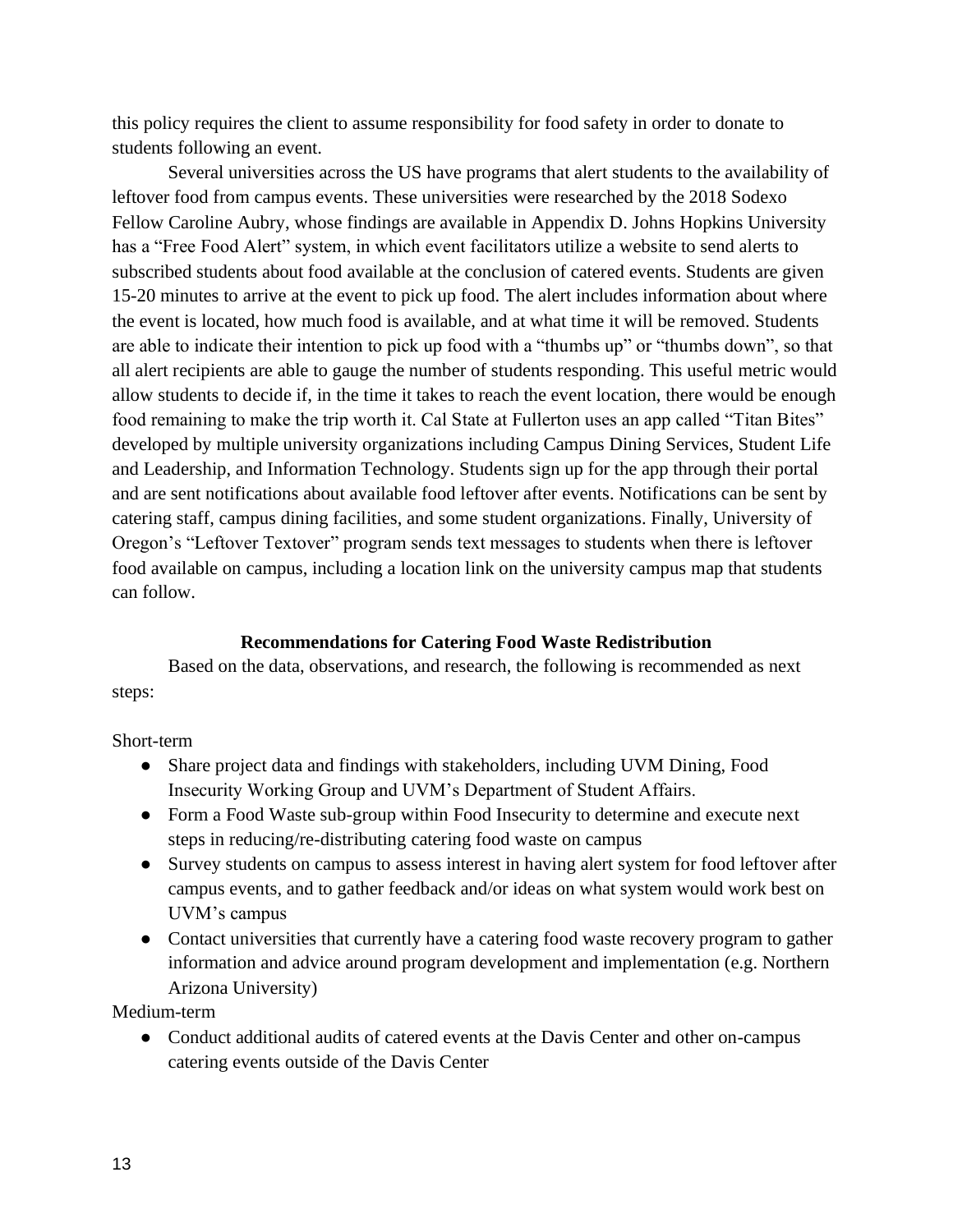- Consider catering options to reduce food waste on the upstream end (ie sandwich bar, portion size, ordering for item totals instead of head counts)
- Consult with UVM and Sodexo legal teams to assess barriers to implementing a catering food alert system
- Assess budget implications of implementation of student access to leftover catering food, including packaging and staffing variables
- Consult with UVM to understand who would be the developer and owner of a potential online platform

Long-term

- Develop pilot program for campus-wide alert system for leftover catering event food
- Hire a campus-wide additional staff person to coordinate across-campus food waste collection and food insecurity

### **Study Limitations**

This project's goal was to provide a baseline understanding of the scope of catering food waste and provide future recommendations based on the findings; however, there are limitations to the findings. First, there is the size of the study. Overall, we audited only 4% of catered events within the Davis Center, or 1.6% of catered events across the UVM Campus. Only one dinner meal was audited due to availability in the fall and COVID-19 restrictions in the spring. There exists opportunities to expand on this data collection in the future, using volunteers, student groups, or integrating class projects into efforts to collect more data, particularly regarding catered events outside the Davis Center. Second, we chose to include measurement of foods that do not on their own constitute a meal, such as sauces. These were included as they can complement a meal (i.e. students would consume chili dipping sauce if they had access to spring rolls), but if their weight constituted a large percentage of food composted for a meal, this may lead one to interpret that more substantial food was composted than actually was (i.e. if 75% of composted food was sauces it may not be prudent to implement a system to redirect that food waste to student consumption). However, weights of sauces and dips are typically lower than of more substantial foods, and therefore may have limited impact on food waste.

#### **Final Thoughts**

This project was envisioned by UVM Dining, based on a need to further understand and reduce food waste on campus. The idea for the project landed in the capable hands of Marissa Watson, Sustainability Manager for UVM Dining, who engaged the time and resources of the 2019-2020 Sodexo Graduate Fellow in Food Systems, Susanna Baxley, in project development. While the bulk of the design, data collection, analysis, and report was completed by the graduate fellow, the project was most certainly a collaboration and Susanna would like to express unending gratitude to Marissa for her support, suggestions, and direction. Many thanks must also be given to UVM catering staff and manager, Danielle Burdick, for her help and patience in gathering data. Other individuals that deserve thanks for their contributions of time or knowledge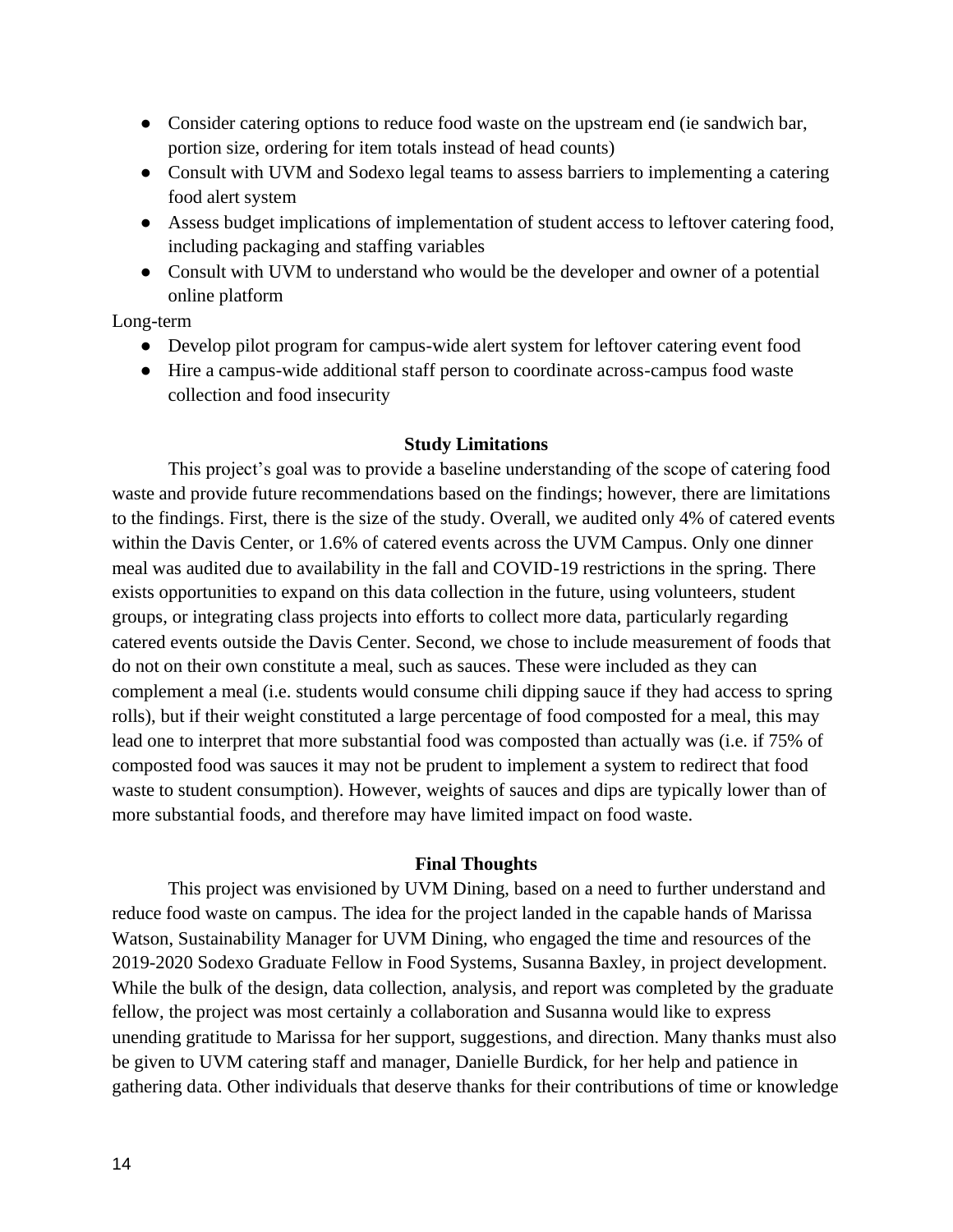include Melissa Zelazny, Nicole Reilly, Nate Stevens, Cory Berman, Charlotte Doggett, and all the chefs.

Few U.S. universities directly address catering food waste, likely due to the complexities of food safety and logistics that must be considered to set up systems to manage it. Through this project, UVM has taken another step toward creating a system that both addresses food waste and impacts food insecurity on campus. The existence of this report speaks volumes about the values and priorities of this university for not only a sustainable food system, but also a just one.

**References**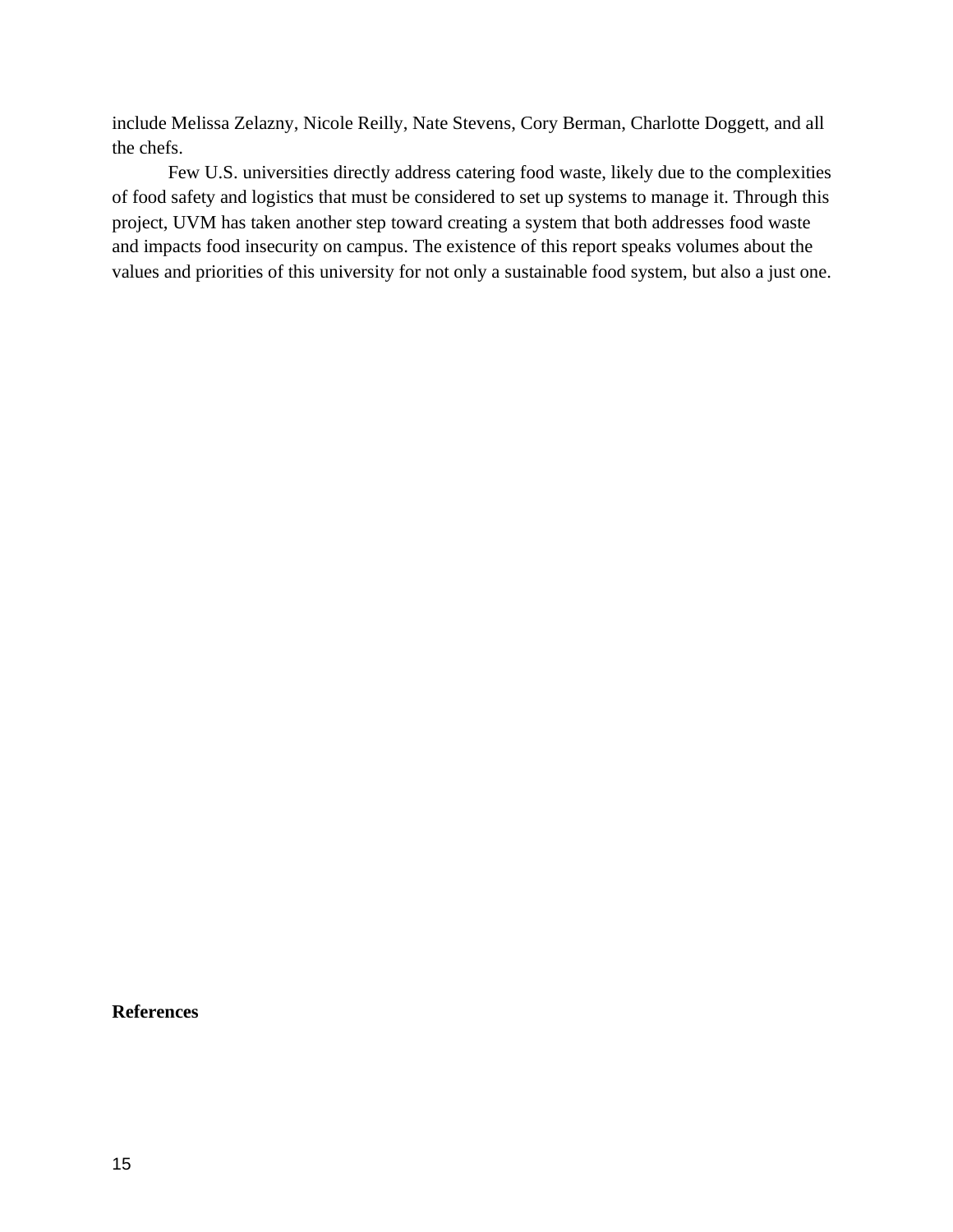- Environmental Protection Agency. (18 November 2019). Sustainable management of food: Food recovery hierarchy. Retrieved from [https://www.epa.gov/sustainable-management-food/food](https://www.epa.gov/sustainable-management-food/food-recovery-hierarchy)[recovery-hierarchy](https://www.epa.gov/sustainable-management-food/food-recovery-hierarchy)
- Rally Cat's Cupboard. (n.d.). About: Business Info: Mission [Facebook Page]. Retrieved 24 April 2020 from [https://www.facebook.com/pg/RallyCatsCupboard/about/?ref=page\\_internal](https://www.facebook.com/pg/RallyCatsCupboard/about/?ref=page_internal)
- The University of Vermont's Food Insecurity Working Group. (2017). Food insecurity at UVM [PDF]. Retrieved from [https://www.uvm.edu/sites/default/files/Center-for-Health-Wellbeing-at-](https://www.uvm.edu/sites/default/files/Center-for-Health-Wellbeing-at-UVM/food_insecurity_at_UVM.pdf)[UVM/food\\_insecurity\\_at\\_UVM.pdf](https://www.uvm.edu/sites/default/files/Center-for-Health-Wellbeing-at-UVM/food_insecurity_at_UVM.pdf)
- Vermont Agency of Natural Resources. (June 2018). 2018 legislative changes to Vermont solid waste and bottle bill laws [PDF]. Retrieved from [https://dec.vermont.gov/sites/dec/files/wmp/SolidWaste/Documents/2018-Leg-Changes-](https://dec.vermont.gov/sites/dec/files/wmp/SolidWaste/Documents/2018-Leg-Changes-Summary-UR-Bottle-Bill.pdf)[Summary-UR-Bottle-Bill.pdf](https://dec.vermont.gov/sites/dec/files/wmp/SolidWaste/Documents/2018-Leg-Changes-Summary-UR-Bottle-Bill.pdf)
- Vermont Agency of Natural Resources. (January 2019). Vermont's universal recycling law: Status update [PDF]. Retrieved from [https://dec.vermont.gov/sites/dec/files/wmp/SolidWaste/Documents/Universal-](https://dec.vermont.gov/sites/dec/files/wmp/SolidWaste/Documents/Universal-Recycling/2019.Universal.Recycling.Status.Report.pdf)[Recycling/2019.Universal.Recycling.Status.Report.pdf](https://dec.vermont.gov/sites/dec/files/wmp/SolidWaste/Documents/Universal-Recycling/2019.Universal.Recycling.Status.Report.pdf)
- Vermont Agency of Natural Resources. (July 2019). Universal recycling law: Timeline [PDF]. Retrieved from [https://dec.vermont.gov/sites/dec/files/wmp/SolidWaste/Documents/Universal-](https://dec.vermont.gov/sites/dec/files/wmp/SolidWaste/Documents/Universal-Recycling/Timeline-factsheet_CURRENT.pdf)[Recycling/Timeline-factsheet\\_CURRENT.pdf](https://dec.vermont.gov/sites/dec/files/wmp/SolidWaste/Documents/Universal-Recycling/Timeline-factsheet_CURRENT.pdf)
- Vermont Agency of Natural Resources. (n.d.). Food donation in Vermont. Retrieved from <https://dec.vermont.gov/waste-management/solid/materials-mgmt/food-donation>
- Vermont Agency of Natural Resources. (n.d.). Food scraps. Retrieved from <https://dec.vermont.gov/waste-management/solid/materials-mgmt/organic-materials>
- Vermont Agency of Natural Resources. (n.d.) Vermont's universal recycling law. Retrieved from <https://dec.vermont.gov/waste-management/solid/universal-recycling>
- Watson, M. (2 March 2020). The sustainability tracking, assessment, and rating system: The University of Vermont OP8: Sustainable dining. Retrieved from [https://reports.aashe.org/institutions/university-of-vermont-vt/report/2020-03-02/OP/food](https://reports.aashe.org/institutions/university-of-vermont-vt/report/2020-03-02/OP/food-dining/OP-8/)[dining/OP-8/](https://reports.aashe.org/institutions/university-of-vermont-vt/report/2020-03-02/OP/food-dining/OP-8/)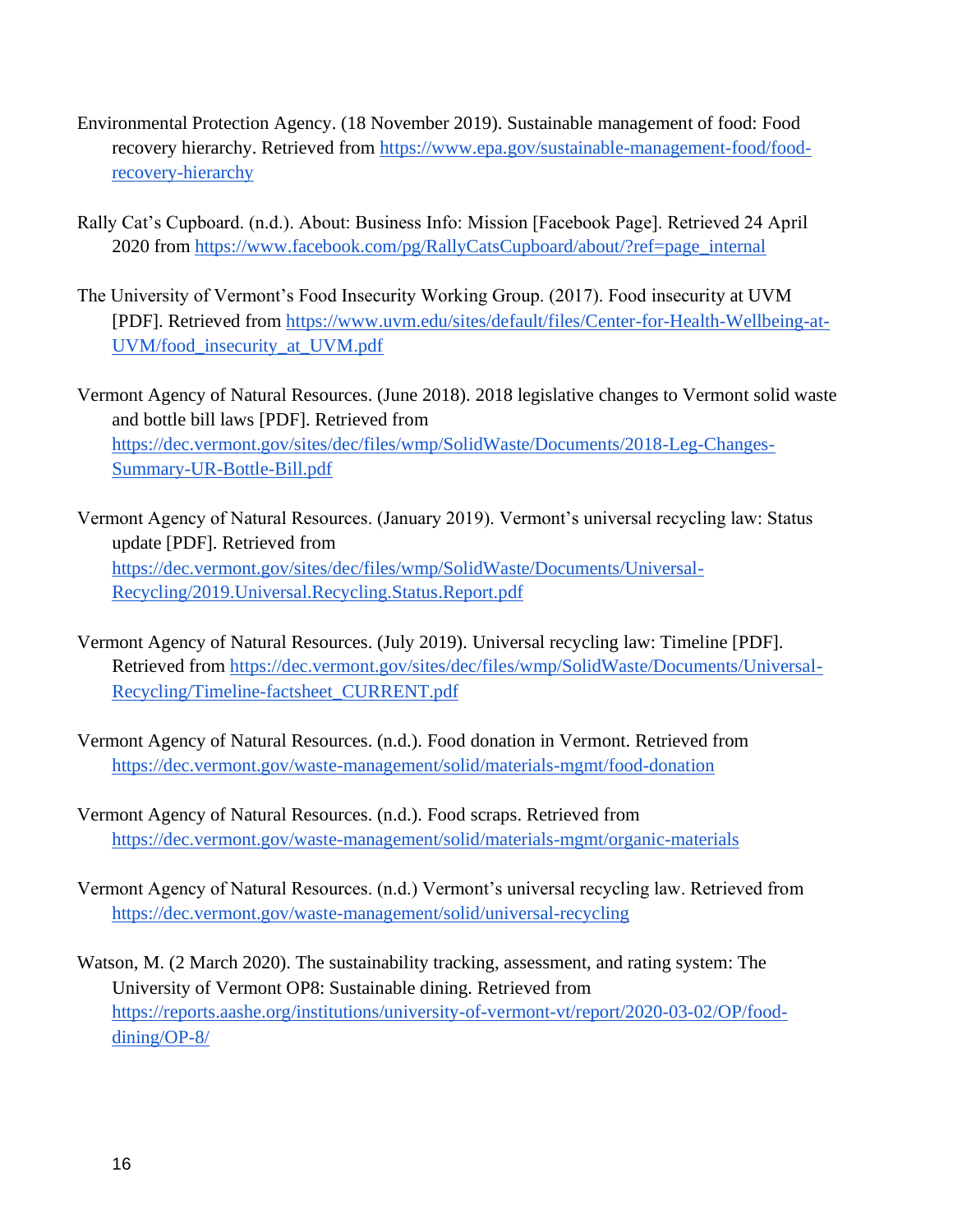### **Appendix A**

A Initial weight of food (in container) 13.2 lb B Weight of food returned from client (in container) 6.3 lb C Weight of food after staff consumption (in container) 5.8 lb

Table 1: *Example of Calculations for Food Item*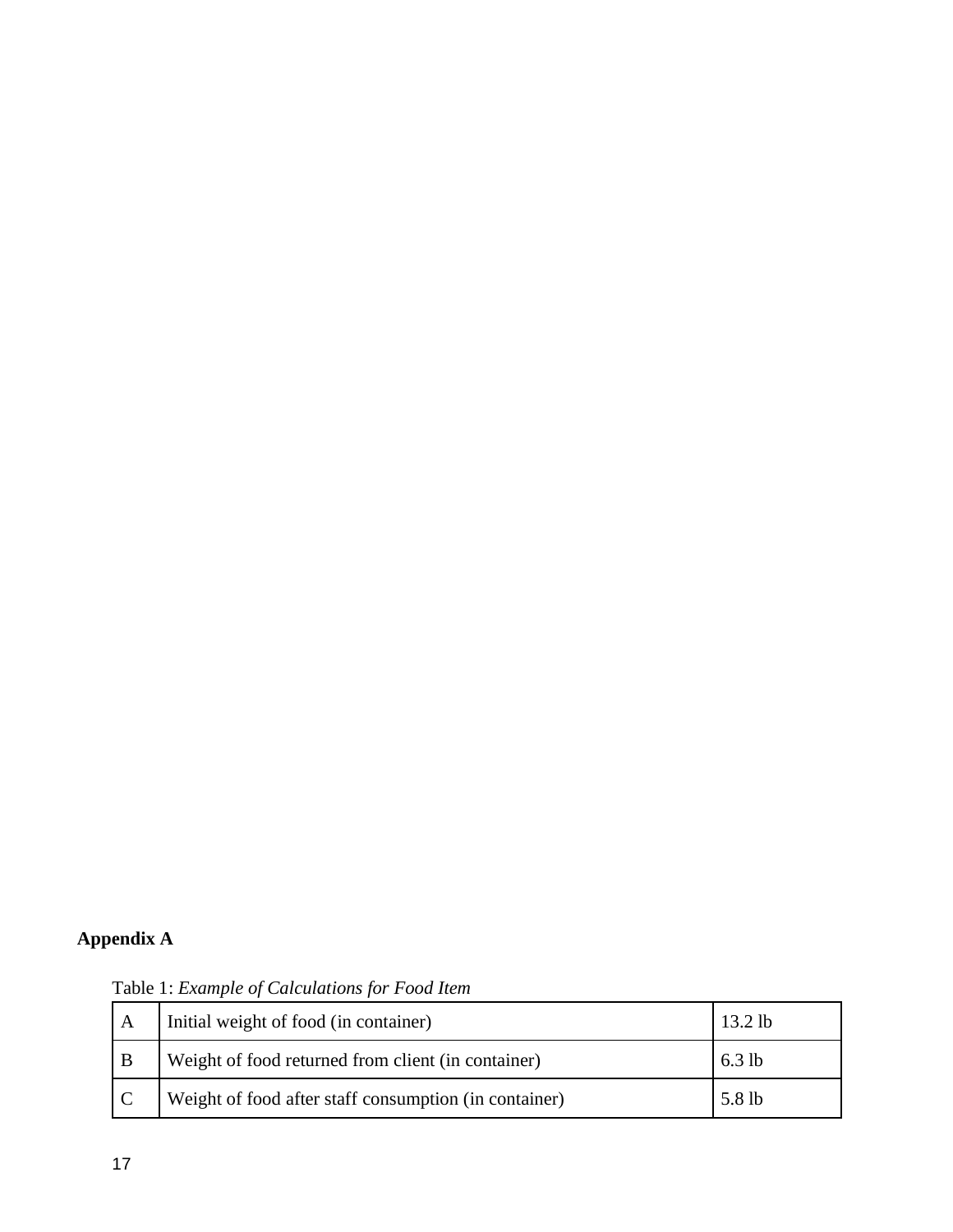| D           | Weight of container                                    | 4.4 lb   |
|-------------|--------------------------------------------------------|----------|
| E           | Calculated initial weight of food (no container) (A-D) | 8.8 lb   |
| $\mathbf F$ | Calculated weight of food consumed by client (A-B)     | $6.9$ lb |
| G           | Calculated weight of food consumed by staff (B-C)      | $0.5$ lb |
| $\mathbf F$ | Calculated weight of food composted (C-D)              | $1.4$ lb |
| G           | Percent eaten by client $(F/E * 100)$                  | 78.4%    |
| H           | Percent eaten by staff $(G/E * 100)$                   | 5.7%     |
| I           | Percent composted $(F/E * 100)$                        | 15.9%    |
| J           | Percent back to kitchen $((A-D)/E * 100)$              | 0.0%     |

*Note:* The percentage back to kitchen was calculated only for those foods that were returned to the kitchen (i.e. initial weight of food - weight of tray only for the cheese platter that was returned). The weight of the platter was estimated based on previous container weights, as it was not possible to physically remove the food from the container to weigh the empty container. Of the 15 events audited, only 4 events returned food to the kitchen.

**Appendix B:**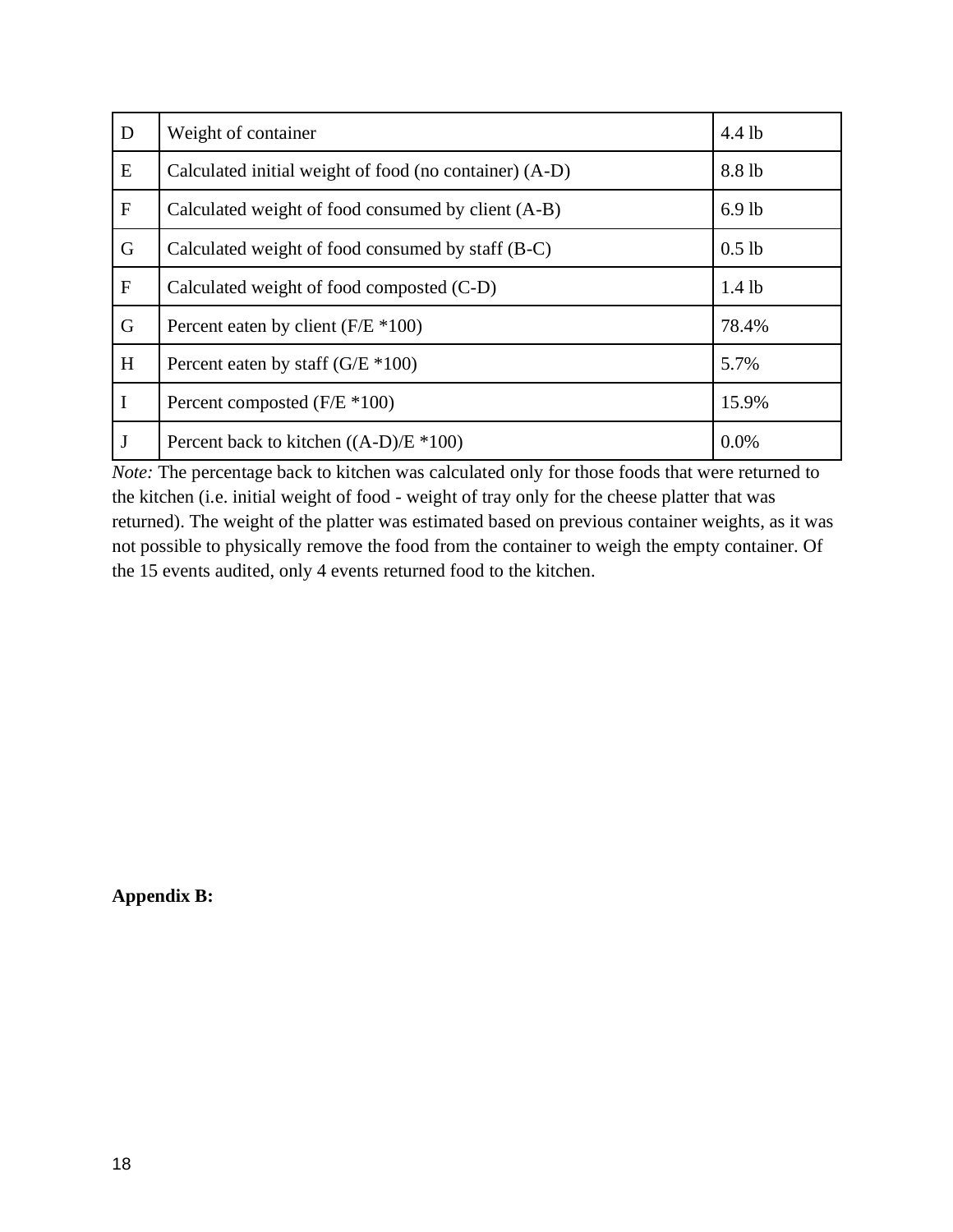# **Catered Food Final Destinations**

| <b>Meal</b>      | <b>Date</b>       | <b>Percent</b><br><b>Consumed</b><br>by Client | <b>Percent</b><br>to Staff | <b>Percent</b><br><b>Back to</b><br><b>Kitchen</b> | <b>Percent to</b><br><b>Compost</b> |
|------------------|-------------------|------------------------------------------------|----------------------------|----------------------------------------------------|-------------------------------------|
| <b>Breakfast</b> | Nov <sub>1</sub>  | 23                                             | 5                          | 64                                                 | 9                                   |
| <b>Breakfast</b> | Jan 28            | 58                                             | 25                         | $\mathbf 0$                                        | 17                                  |
| <b>Breakfast</b> | Jan 29            | 62                                             | 6                          | $\boldsymbol{0}$                                   | 32                                  |
| <b>Breakfast</b> | Feb 13            | 67                                             | 8                          | $\boldsymbol{0}$                                   | 25                                  |
| Lunch            | <b>Oct 28</b>     | 75                                             | 10                         | $\mathbf 0$                                        | 15                                  |
| Lunch            | Oct 30            | 70                                             | 4                          | $\pmb{0}$                                          | 26                                  |
| Lunch            | Oct 31            | 47                                             | 17                         | $\boldsymbol{0}$                                   | 37                                  |
| Lunch            | Nov <sub>11</sub> | 62                                             | 18                         | $\boldsymbol{0}$                                   | 19                                  |
| Lunch            | Feb 11            | 65                                             | 6                          | $\boldsymbol{0}$                                   | 29                                  |
| Dinner           | Nov <sub>13</sub> | 60                                             | 3                          | $\pmb{0}$                                          | 37                                  |
| Appetizers       | Nov <sub>11</sub> | 37                                             | 30                         | $\boldsymbol{0}$                                   | 33                                  |
| Appetizers       | Nov 15            | 83                                             | 5                          | $\overline{2}$                                     | 11                                  |
| Appetizers       | Jan 27            | 73                                             | $\overline{2}$             | 20                                                 | 5                                   |
| Appetizers       | Feb 11            | 62                                             | 21                         | $\mathbf 0$                                        | 17                                  |
| Appetizers       | Feb 13            | 22                                             | 14                         | 34                                                 | 30                                  |

Created with Datawrapper

### **Appendix C:**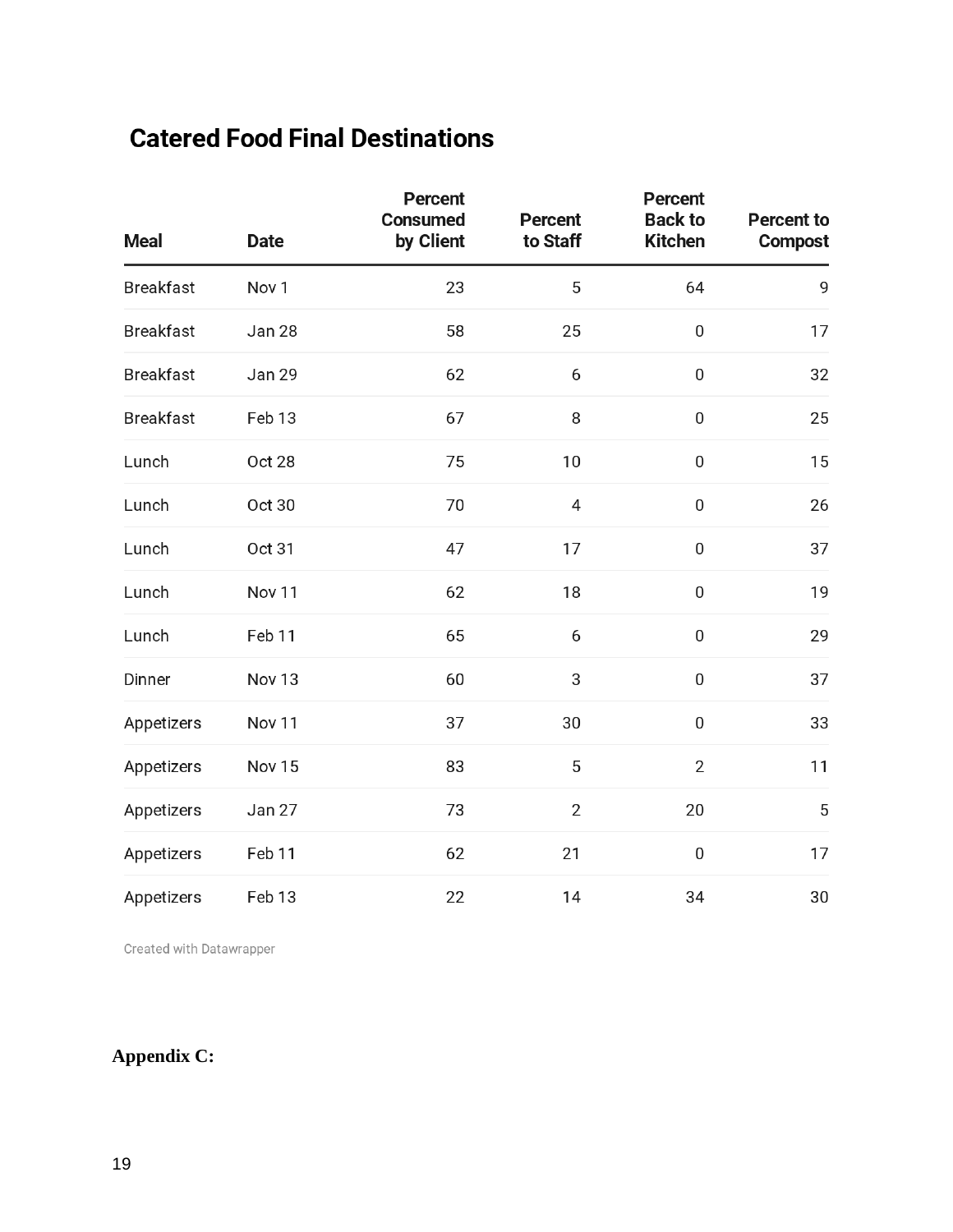### **Donation of Surplus Catered Food Protocol – for events that are not Sodexo supervised and potentially hazardous food cannot be held at temperature.**

Sodexo takes great care to always provide quality, safe food to our customers. To ensure the continued service of safe foods after Sodexo relinquishes possession of the catered foods for donation, we must adhere to the following guidelines:

Sodexo will verify that the program, as outlined, is approved by the local health authority.

Upon booking a catering event with Dining Services Sodexo catering staff will ask if catering client ("client") wishes to donate surplus perishable food from their event.

If so, they must reserve the event location for an additional 30 minutes to allow for distribution of any surplus perishable food from the event.

If the event is not concluded at the end of the meal period (e.g. meeting is continuing), client must determine an appropriate place for students to consume the food in the vicinity.

Likewise, if the food will be served in a common area, such as a lobby, client must determine an appropriate place for the donated food to be consumed.

Client must be willing to communicate the number of portions available at the end of the event to the campus representative in charge of the food donation program as well as to the catering manager.

Client must also communicate any allergens noted on the food labeling to the campus representative in charge of the food donation program.

Per Sodexo standard protocols, the time and temperature of the catered food must be logged in the appropriate HACCP logs prior to service at the catered event.

The food must be clearly marked or identified to indicate the exact time that is 4 hours past the point in time when the food was removed from temperature control. This can be accomplished by using a time clock label (Ecolab Food Safety Specialties online catalog on Sodexo Net, item #10280-01-11) or any other effective means of time marking the products.

Sodexo will note any allergens on the labeling at the catered event including milk, eggs, wheat, soybean, peanuts, tree nuts, fish, and shellfish.

At the end of the event, the catering client will communicate the number of available portions to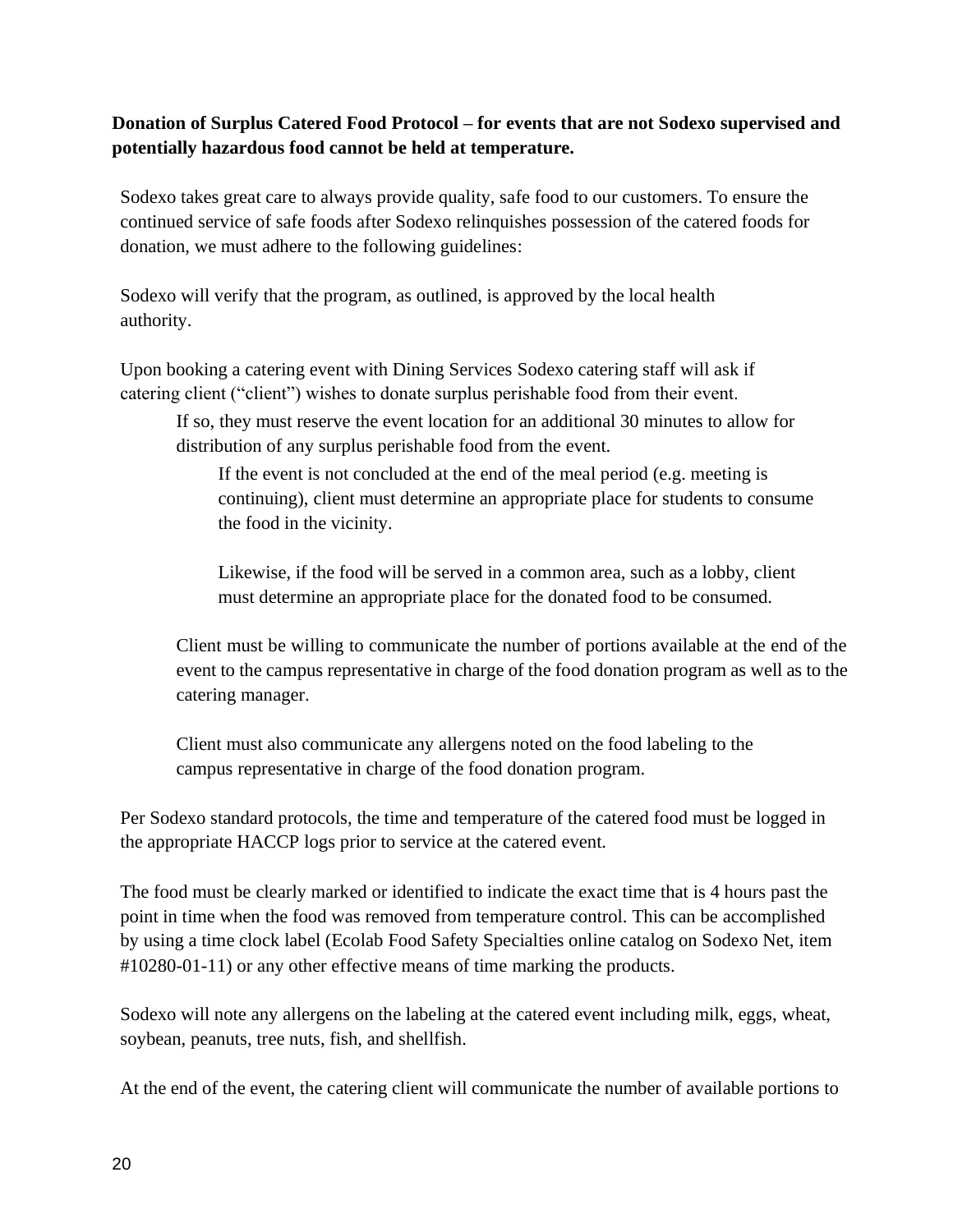the campus department responsible for managing the food donation program on campus via text, phone, email as well as the catering manager.

Campus representatives will be responsible for communicating availability of surplus perishable food at catering event, event location and timeline to pick up the food to students experiencing food insecurity with consideration to the number of portions available.

Recipients must be informed that the program is on a first come, first serve basis and we cannot guarantee availability of food to anyone in the program.

Surplus perishable food from a catered event will be available for 30 minutes after the scheduled end of an event, if the entire 30-minute period remains within the 4-hour window to ensure that food is wholesome and safe.

Campus representative must remain at the event for the duration of the donation period to serve the surplus food. This will help to ensure that students are orderly, take only one portion, utilize appropriate utensils and do not take food to-go. This also allows campus representative to gain valuable feedback on the success of the program such as student participation, excess demand vs supply of food, logistics of food location, preference for certain types of food, etc.

Donated food must be consumed at the event site, and not taken to-go. To-go packaging will not be provided.

The sooner of thirty minutes after the scheduled end of the event, or 4 hours after the food has been removed from temperature control, the food will be collected and discarded by Sodexo staff as the event is cleaned up.

**Donation Tracking:** Collecting data provides important metrics for Sodexo and Stop Hunger as we continue to support some of the estimated 13 million hungry children now, but also invest in programs and partnerships that ensure no child is hungry again tomorrow.

After the event, Sodexo staff must record food donations in the Food Donation Tracking log.

Each month, please report your donations via the Surplus Food Recovery Survey because every action is powerful and beneficial to the fight against hunger.

### **Appendix D**

2018 Sodexo Fellow Caroline Aubry's Research into Catering Food Recovery Models

• John Hopkins University